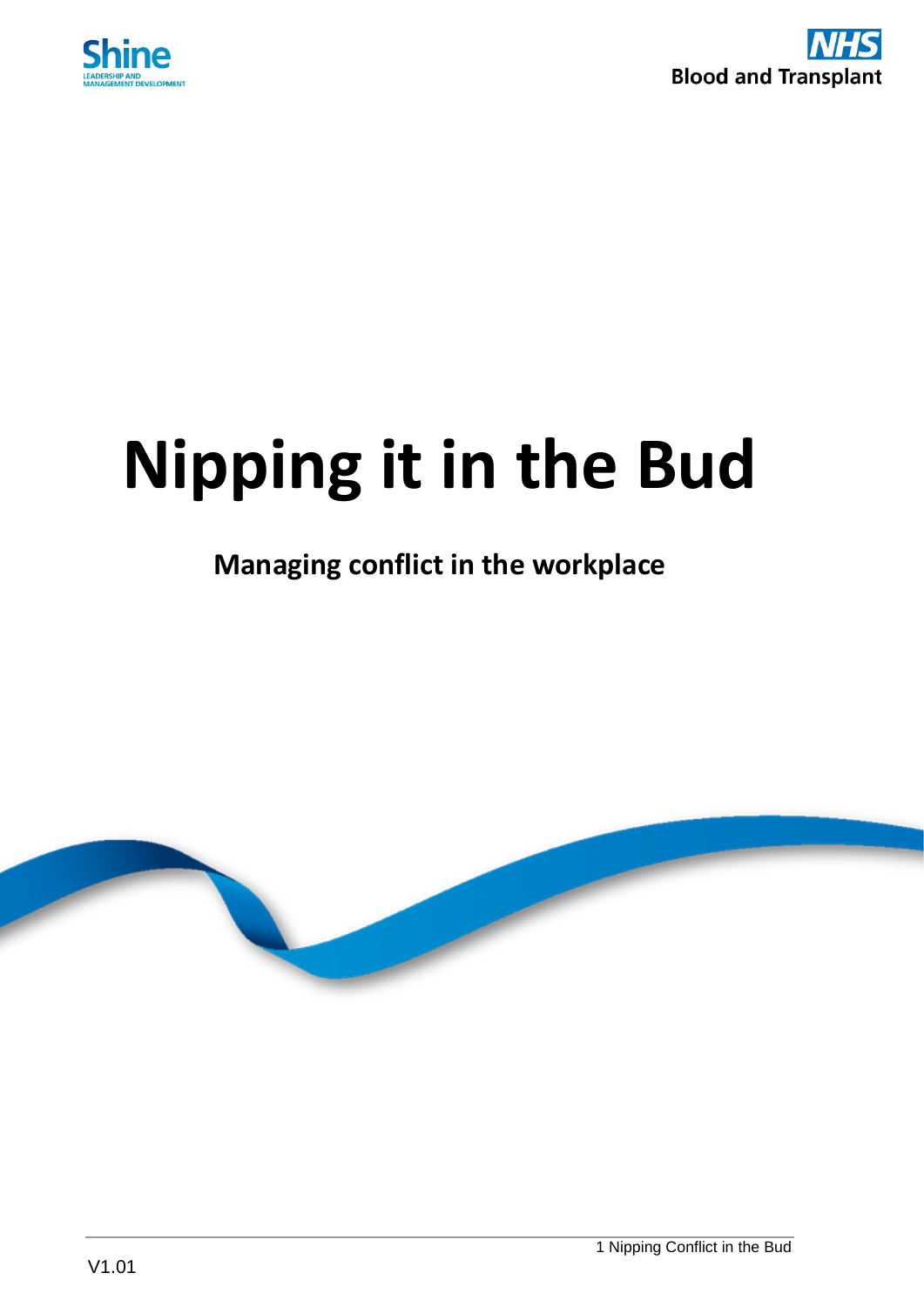

## **Contents**

<span id="page-1-0"></span>

| Section 1 – The Manager's Role and Key Skills for Facilitating Effective Nipping |
|----------------------------------------------------------------------------------|
|                                                                                  |
|                                                                                  |
|                                                                                  |
|                                                                                  |
|                                                                                  |
|                                                                                  |
|                                                                                  |
|                                                                                  |
|                                                                                  |
| Section 2 – Example Process to Nip Conflict in the Bud and Role Play Videos 17   |
|                                                                                  |
|                                                                                  |
|                                                                                  |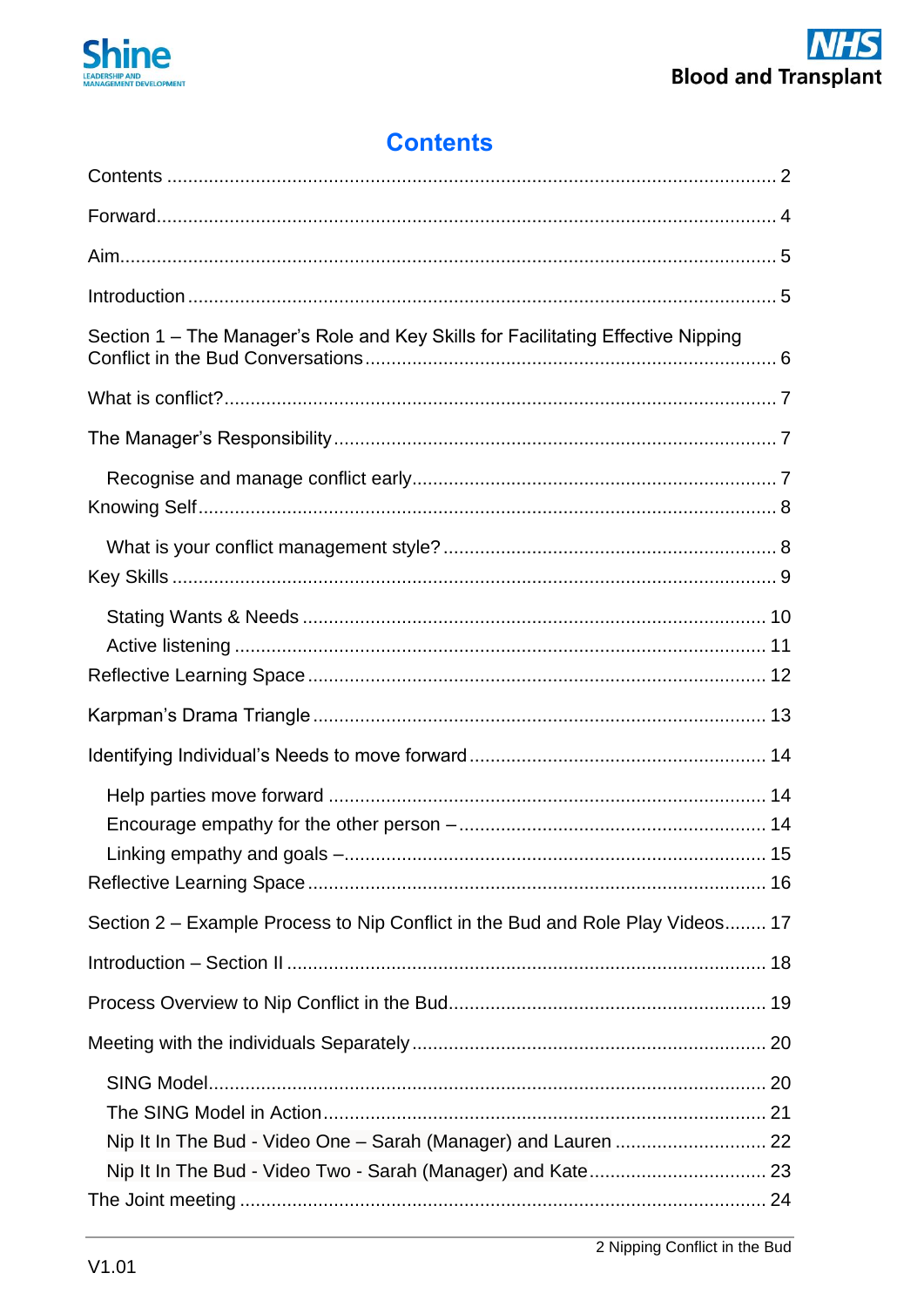

## **NHS Blood and Transplant**

| Please complete the Evaluation Survey to indicate that you have completed the |  |
|-------------------------------------------------------------------------------|--|
|                                                                               |  |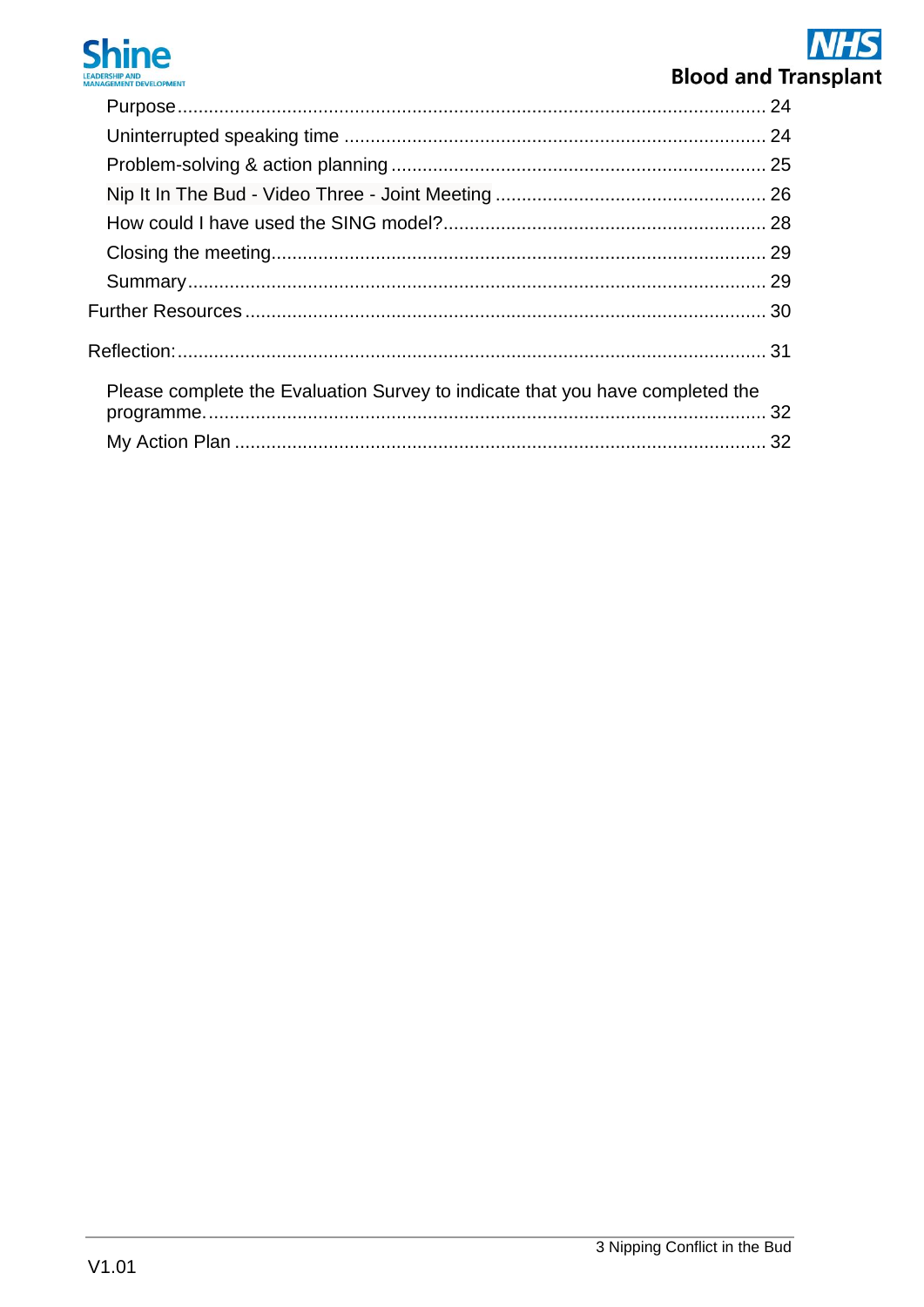

## <span id="page-3-0"></span>**Forward**

We understand that sometimes tensions in working relationships can develop in the workplace and if left unresolved this can develop into a source of conflict for colleagues with potential conduct related consequences.

We have spent time talking with colleague, manager and union groups to get views on how we currently respond to complaints from colleagues about:

- Working relationship difficulties in the workplace
- Incidents that have a dignity at work impact
- How we handle serious complaints about the conduct of others

The Conflict Prevention and Resolution project reporting into the D&I Programme Board has been set up to address these areas and we are working towards launching a resolution framework in 2022 with improved processes for handling grievance, discipline and dignity at work complaints. This framework will enable us to look both at how we can intervene early and resolve concerns using informal interventions but also how we constructively address serious complaints through formal mechanisms. In the meantime we have been listening to colleagues/managers to understand how we can all recognise and feel comfortable in confronting difficult situations.

We have heard from colleagues/managers during the engagement that we ran during Summer 2021 that having a clear Code of Conduct setting out standards expected in the workplace plus how we respond and manage this at the earliest opportunity at work is key. Our refreshed Code of Conduct is due to be launched in December 2021.

In support of the Code of Conduct, "Nipping it in the Bud" is a training resource designed to equip and support management colleagues with the skills to ensure that early signs of workplace conflict is recognised and stopped before it progresses. We aim to give you the confidence to have early dialogue with team members to create more productive conversations leading to a happier and healthier workforce. This training is just one of the ways in which we are working towards a better working environment for all colleagues, an environment where we can minimise and seek to prevent conflict from happening from the start, or responding in a quick, and effective way when it does.

Early interventions are hugely important for everyone's wellbeing and help to foster positive relationships in the workplace which in turn helps make NHSBT a great place to work.

#### **Suzanne Hunter**

Associate Director - People Directorate. NHS Blood and Transplant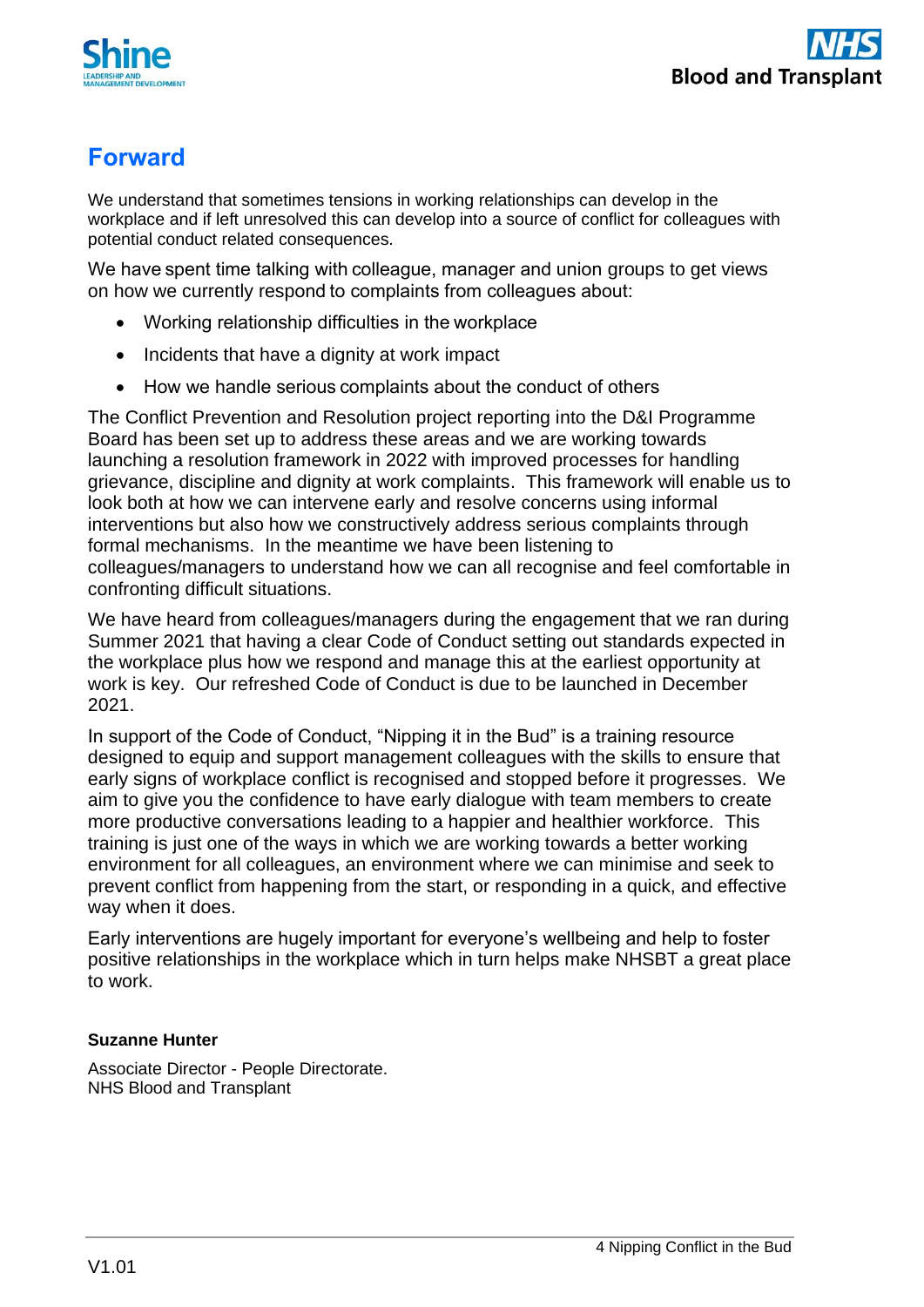

## <span id="page-4-0"></span>**Aim**

This workbook is designed for Team Leaders, Supervisors, Line Managers, Donor Care Supervisors and all who manage people. You will learn how to identify, prevent, and respond to conflict in the workplace by ensuring it is nipped in the bud and formal complaints and grievances are minimised. This learning resource is also helpful for all colleagues to develop the skills and confidence to address concerns between individuals directly, moving to assertive, adult to adult dialogue.

## <span id="page-4-1"></span>**Introduction**

We recognise that workplace conflict is an inescapable and an inevitable part of modern working life and can be stressful and difficult. However, we believe conflict can be managed in a positive and constructive way and nipped in the bud early by managers and supervisors so that it doesn't escalate.

Through managers and supervisors addressing conflict early, those involved often find shared solutions which are innovative, realistic, and sustainable.

#### **Before you start:**

- $\checkmark$  Make vourself comfortable
- $\checkmark$  Make sure you can see and hear what you are going to watch, listen or read
- $\checkmark$  Give yourself a chance to avoid being interrupted

#### **The workbook is in two sections –**

- Section 1- Focuses on the manager's role and key skills for having these conversations.
- Section 2 Focuses on an outline process for having conversations with parties involved and then facilitating them talking together. It will provide a role play example for you to watch and reflect on to embed your learning.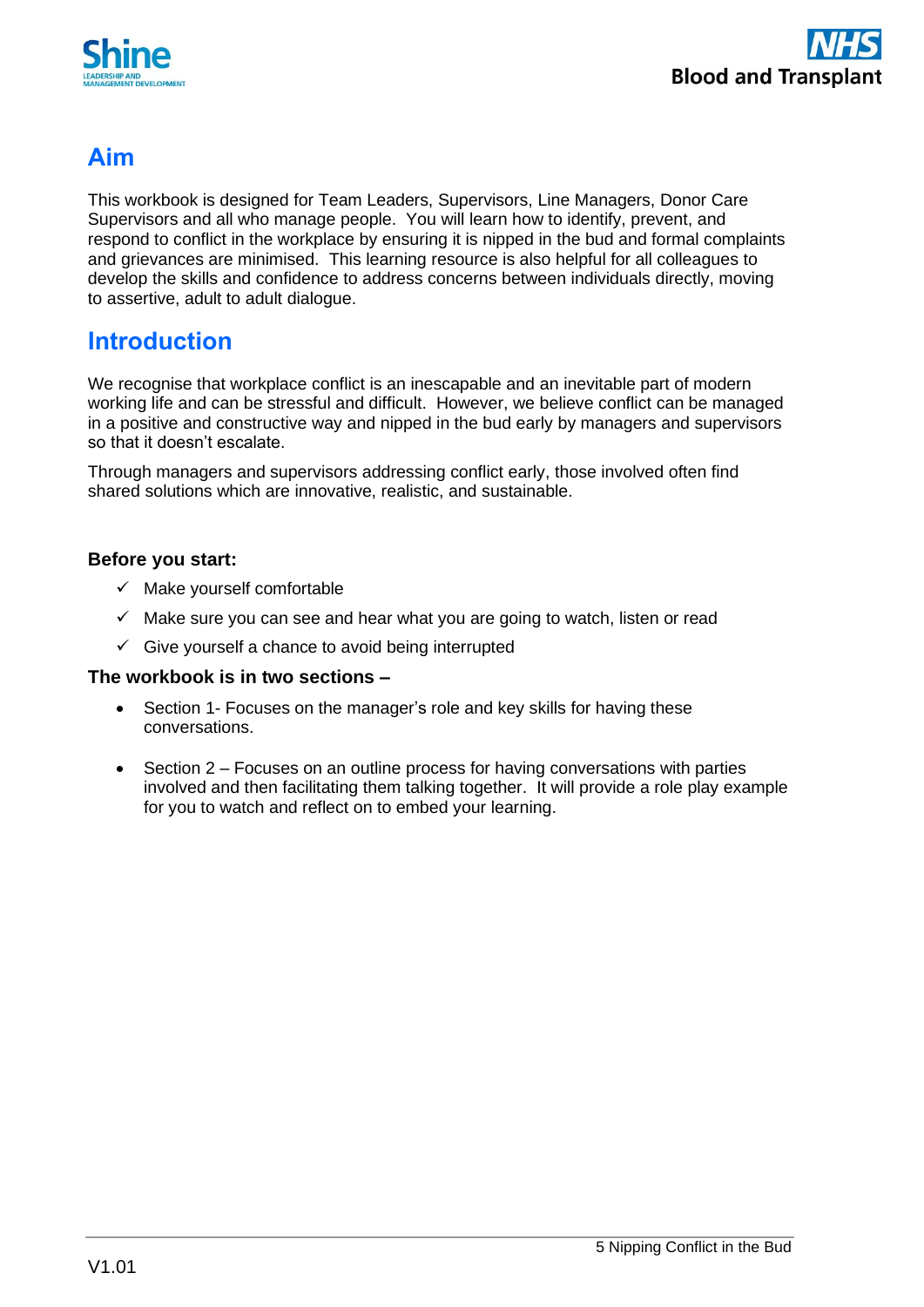

## <span id="page-5-0"></span>**Section 1 – The Manager's Role and Key Skills for Facilitating Effective Nipping Conflict in the Bud Conversations**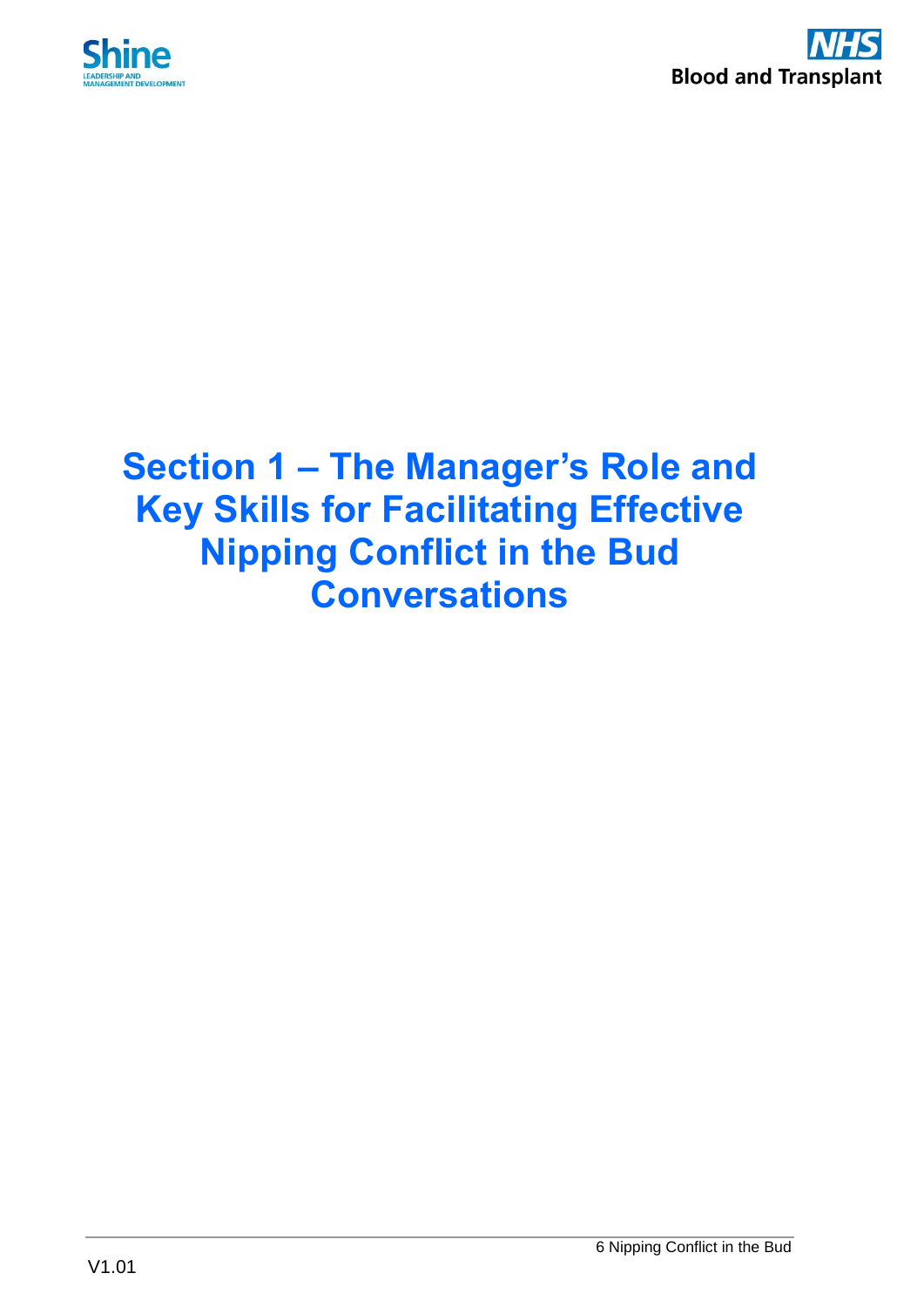



<span id="page-6-0"></span>Conflict is a normal, natural, and inevitable aspect of working life.

"Conflict occurs when an individual (or a group of individuals), believe that another individual (or a group of individuals) is preventing them from achieving their needs or goals; preventing access to the resources they need to achieve their needs or goals; or preventing them from expressing their values or beliefs in a way which they consider to be reasonable. Our actions, our reactions and our interactions determine whether the conflict becomes and remains constructive or whether it becomes destructive… "

David Liddle, 2009

Destructive conflict is not healthy – it is avoidable, and it is escapable. The root cause of destructive conflict is a sense of loss arising from our unmet needs (Loss of confidence, face, esteem etc.). The loss triggers negative emotions and behaviours which can become, hostile, divisive and eventually harmful.

## <span id="page-6-1"></span>**The Manager's Responsibility**

#### <span id="page-6-2"></span>*Recognise and manage conflict early*

Managers should recognise conflict when it is in its early stages and seek to address it informally as soon as possible and hopefully prevent it from escalating or needing more informal interventions supported by HR.

Whilst clearly articulating your expectations as their Line Manager about what you need from them, try to remain un-phased, impartial, and fair, to gain the trust of all parties. By defusing anger and responding to aggression in an assertive and non-threatening way, the parties will feel safe.

As manager you should encourage and facilitate where possible outcomes known as "win/win" and encourage them to focus on their interests and needs rather than their rigid positions. Focus on the future and learn from the past. Realistic expectations should be worked towards, which meet the needs of all parties, the team, service and NHSBT. We need to facilitate each party moving away from notions of blame. The use of 'I' statements rather than ""you" statements is vital for nipping it in the bud.

People's perception of the content of the conflict is affected by their view of themselves, of the other person and the situation and can be affected by their own prejudices, experiences, points of view, beliefs, backgrounds, cultural viewpoints.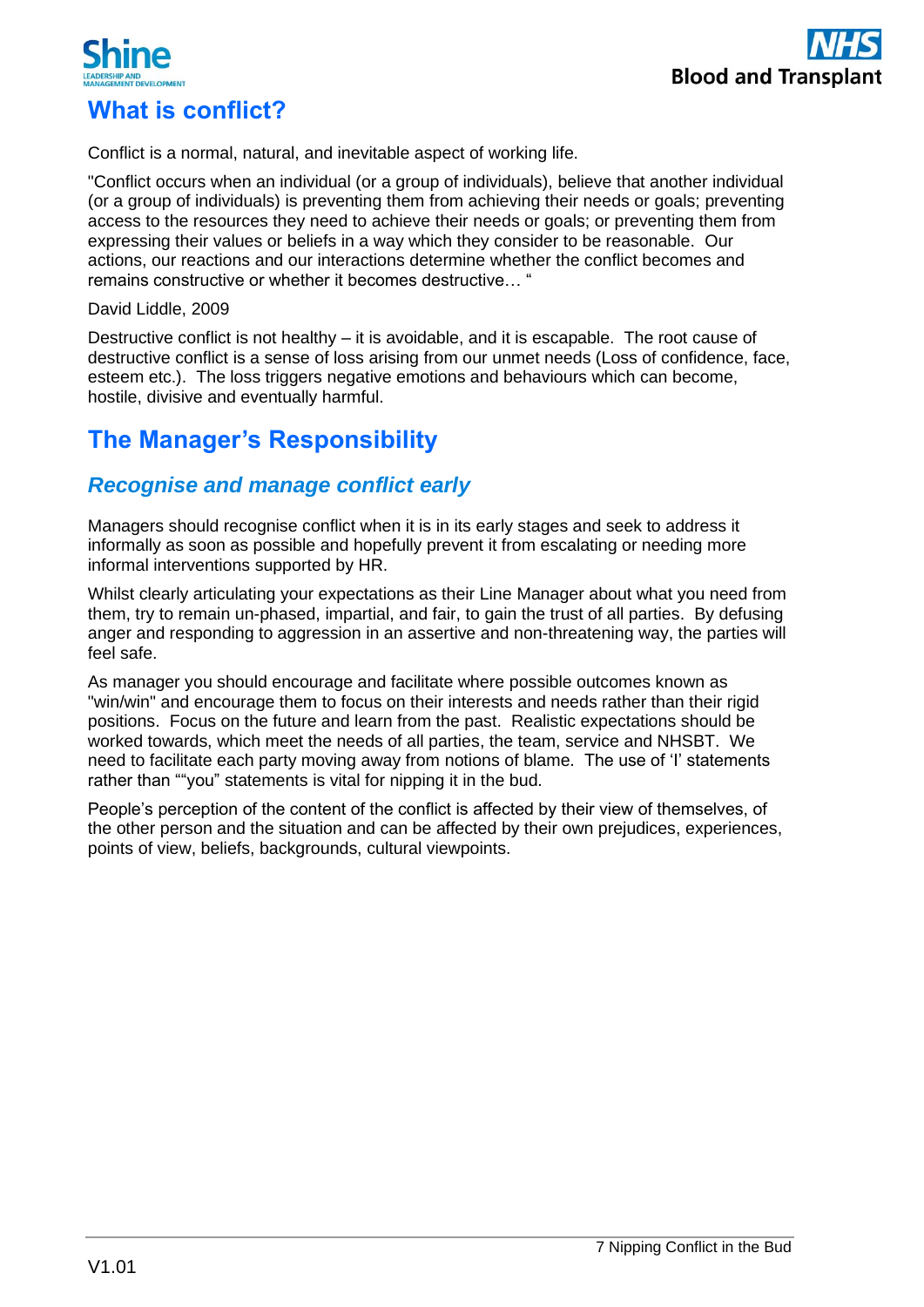## <span id="page-7-0"></span>**Knowing Self**

## <span id="page-7-1"></span>*What is your conflict management style?*

From Thomas-Kilmann Conflict Mode Instrument also known as the TKI (Mountain View, CA: CPP, Inc., 1974–2009)

#### **Avoiding – "The Turtle" (withdrawing)**

Turtles withdraw into their shells to avoid conflict. They give up their personal goals and relationships. They stay away from the issues over which the conflict is taking place and the people they are in conflict with. Turtles believe it is easier to withdraw (physically and psychologically) from a conflict rather than face it.

#### **Competing – "The Shark" (forcing)**

Sharks try to overpower opponents by forcing them to accept their solution to the conflict. Their goals are highly important to them and their relationship is of minor importance. Sharks seek to achieve their own goals at all costs. They are not concerned about the needs of other people. They do not care if other people like or accept them. Sharks assume that one person winning and the other person losing settles conflicts. Sharks want to be the winner. Winning gives sharks a sense of pride and achievement. Losing gives them a sense of inadequacy and failure. They try to win by attacking, overpowering, overwhelming and intimidating others.

#### **Accommodating – "The Teddy Bear" (smoothing)**

To teddy bears the relationship is of great importance while their own goals are of little importance. Teddy bears want to be accepted and liked by other people. They think that conflict should be avoided in favour of harmony and believe that if the conflict continues, someone will get hurt and that would ruin the relationship. Teddy bears give up their goal to preserve the relationship. Teddy bears say, "I'll give up what I want and let you have what you want in order for us to get along." Teddy bears try to smooth over the conflict and avoid causing harm.

#### **Compromising – "The fox"**

Foxes are moderately concerned with their own goals and about the relationship with other people. Foxes seek compromise. They give up a part of their goals and persuade the other person in conflict to give up part of their goals. Foxes seek a solution to conflict where both sides gain something- the middle ground between two positions. They are willing to sacrifice part of their goals and relationships in order to find agreement for the common good.

## **Collaborating – "The owl"**

Owls highly value their own goals and relationships. They view conflicts as problems to be solved and seek a solution that achieves both their own goals and the goals of the other person involved in the conflict. Owls see conflict as an opportunity for improving relationships by reducing tension between two people. They try to begin a discussion that identifies the conflict as a problem. By seeking solutions that satisfy both themselves and the other person, owls maintain the relationship. Owls are not satisfied until a solution is found that achieves their own goals and the other person's goals. Owls are not satisfied until the tensions and negative feelings have been fully resolved.

## **Blood and Transplant**





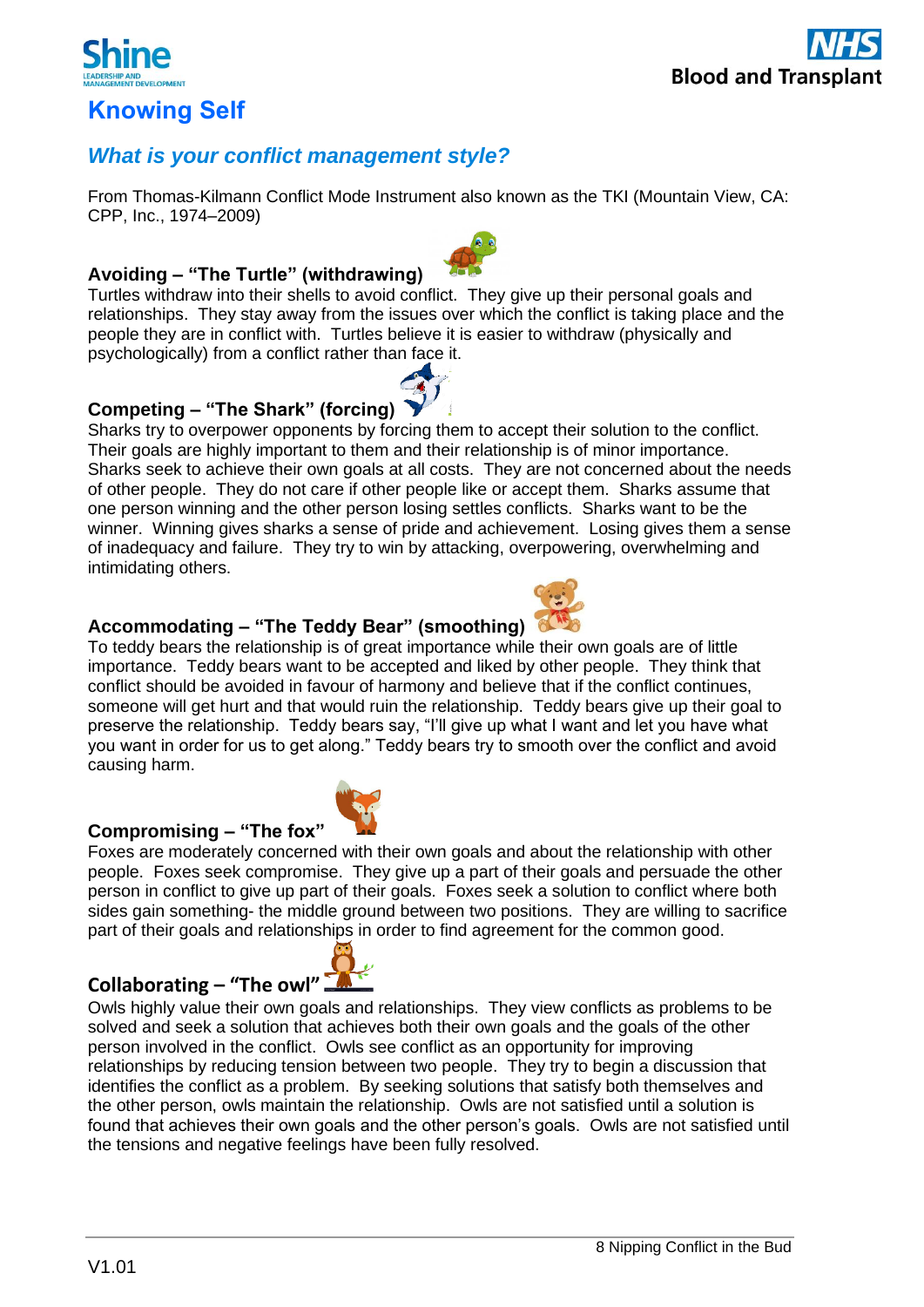



#### <span id="page-8-0"></span>To manage conflict well we need to be able to use a range of influencing/communication skills to be able to both push – clearly stating what is acceptable and what is not and being clear about our expectations of staff in line with NHSBT behaviours and values. We also need to practice active listening and asking appropriate questions to better understand the staff members experience and help them to also understand their situation better themselves and perhaps notice difference viewpoints and experiences.



**Watch the following 'Little TED' talks by Warren Scott (former Head of OWD) to understand more about PUSH and PULL.**

- 1. Influencing Skills [Push and Pull Part 1 of 3](https://www.youtube.com/watch?v=FW_rKqS2BaA) In this NHSBT 'Little TED' talk, Warren Scott introduces the concepts of both 'Push' and 'Pull' influencing styles and how they might be effective in the workplace.
- 2. Influencing Skills [Push and Pull Part 2 of 3](https://www.youtube.com/watch?v=Jxbpg0eZuwg) This short NHSBT 'Little TED' film continues from part one and explores how to use the 'push' and 'pull' energies when you are trying to influence others. It also explores the pitfalls of using too much of overusing either of the energies and the impact it can have.
- 3. Influencing Skills [Push and Pull Part 3 of 3](https://www.youtube.com/watch?v=rTxnxpbDQlA) In this final video with Warren Scott talking about the art of influencing, he discusses some of the practical applications of using both 'Push and Pull' energies and some of the benefits of using them too. Warren also poses some meaningful questions about how you might currently influence and what you could do to improve this beyond where you are now. This is the final video in this three-part series.

**Let's look in more detail at two specific styles. The PUSH style of stating wants and consequences (if necessary) and the PULL style of active listening and questioning.**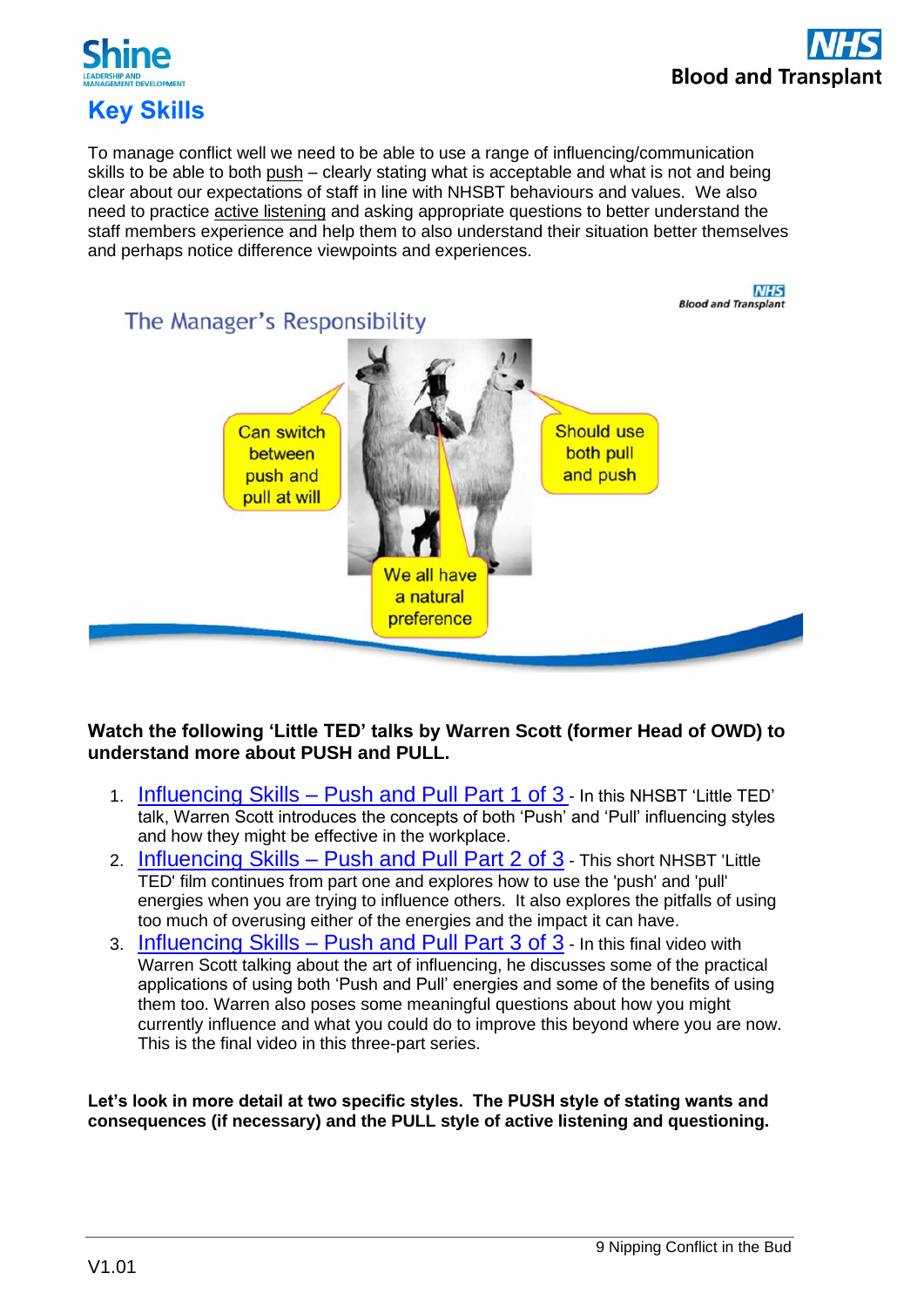



## <span id="page-9-0"></span>*Stating Wants & Needs*

Tells others what want/need/expect from them in clear unambiguous term**s** and state's standards required.

Tips, when you are stating wants…

- ➢ Use 'I'
- $\triangleright$  Be clear about what you want before you start talking.
- ➢ Use short sentences.
- $\triangleright$  Not justifying or giving reasons.
- $\triangleright$  Positive expressions are more likely to get a positive result.
- $\triangleright$  Be clear about what must happen (bottom line).
- $\triangleright$  It is what you want them to do.

#### **Communication**

**WORDS:** The key to this style is to say clearly what you want, without trying to justify the fact that you want it.

- ➢ Use the words: *"I want / need / expect…"*
- ➢ I would like (less impact)
- $\triangleright$  Using the word "I" makes it clear that you feel real responsibility for making this happen.

#### **Examples of "I want" statements would be:**

"I need to talk to you about the argument that happened in the office this morning".

"I want you to be honest with me".

"I expect us to have an adult-to-adult conversation".

#### **Increasing the Impact 'Stating Wants'**

 $\triangleright$  Use the technique of 'broken record' if you fail on your first attempt. Repeat the "I want" statement three or even four times, having actively listened and reflected to the other person first to show you have heard their view.

**Outlining Consequences -** Only to be used if you need to strengthen your position after stating expectations. You are telling others what the benefits of fulfilling the expectation would be or the negative consequences of not doing so, in order to gain compliance.

#### **When to use it**

- $\triangleright$  Use when the 'stating wants' style has failed to give you what you want.
- ➢ To be used (particularly in the case of 'penalties') when you are not willing to concede beyond a certain point.
- $\triangleright$  When it is imperative to you that you achieve what you want or need from them as their Line Manager.
- $\triangleright$  The aim is to leave the other person in no doubt about your intention. The reward should be motivating and the penalty, if used, should create a feeling of pressure (without aggression).
- $\triangleright$  To escalate push so that 'receiver' knows, in no uncertain terms, the consequences of action/non-action.

#### **Tips, when outlining consequences…**

- $\triangleright$  Preceding style is always Stating Wants.
- $\triangleright$  Use with rewards alone first.
- $\triangleright$  Penalty is the last resort.

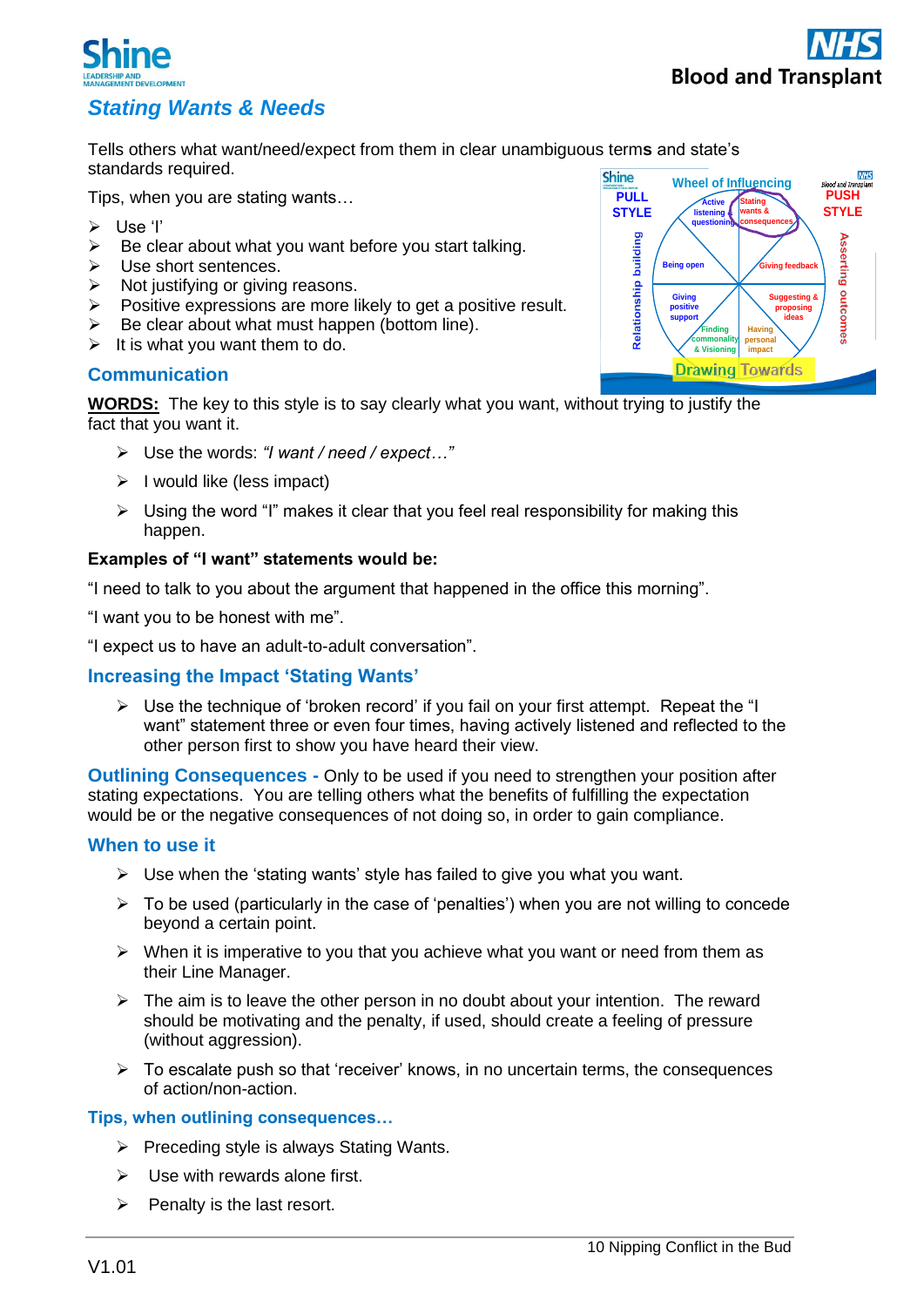

#### <span id="page-10-0"></span>*Active listening*

Listen to others without offering solutions so that they can talk through a problem or issue and explain their opinions and feelings. Listening is done actively to show understanding.

Using this style will help you to understand the underlying issue or problem and should be used to deepen your awareness of facts and feelings that might otherwise not come to your attention.

#### **When to use it**

- ➢ When you need to clarify the points being discussed or when misunderstandings might occur.
- $\triangleright$  Helps to calm someone who is feeling emotional, e.g. angry, upset, anxious.
- ➢ When you use this style, you should want to create a climate of mutual trust and openness and demonstrate your willingness to listen and help the other person constructively.
- $\triangleright$  To gather data / facts / opinions / feelings.
- $\triangleright$  To get 'below' a presenting issue or problem.
- ➢ To understand a person's views and experiences more fully.

#### **Tips, when actively listening…**

- $\triangleright$  Periodically paraphrasing what you have heard, regarding the content or feelings.
- $\triangleright$  Summarising at the end.

#### **Communication**

#### **WORDS**

- ➢ "ENCOURAGING Please tell me more…. You were saying earlier… Could you explain how you felt.
- ➢ ACKNOWLEDGING I understand… I see… That sounds important to you…
- ➢ CHECKING You seem to be angry… Am I right in thinking that you said…
- ➢ CLARIFICATION I am not sure that I understand… Did you mean…
- $\triangleright$  AFFIRMATION = Thank you very much for sharing that with me... I know that it is not easy, but you are doing well…
- $\triangleright$  EMPATHY It sounds like it has been a difficult time for you... I realise that you are getting impatient/upset/angry…
- ➢ ASKING A VARIETY OF QUESTIONS Use of open questions to elicit a full response -. What, why, when, who, where, how?
- ➢ REFLECTING So, you say that you want them sacked why is that? You are clearly upset about their behaviour. What is it that particularly upsets you?
- ➢ SUMMARISING So, you are saying… If I could just summarise quickly what I think you have said…
- $\triangleright$  BALANCE Balancing the need let them explain the past along with moving forward.
- $\triangleright$  REFRAMING -: Individual: My supervisor is so indifferent towards me; they never listen. Manager: So, you would like your supervisor to take more interest in your work and to take time to listen to you.

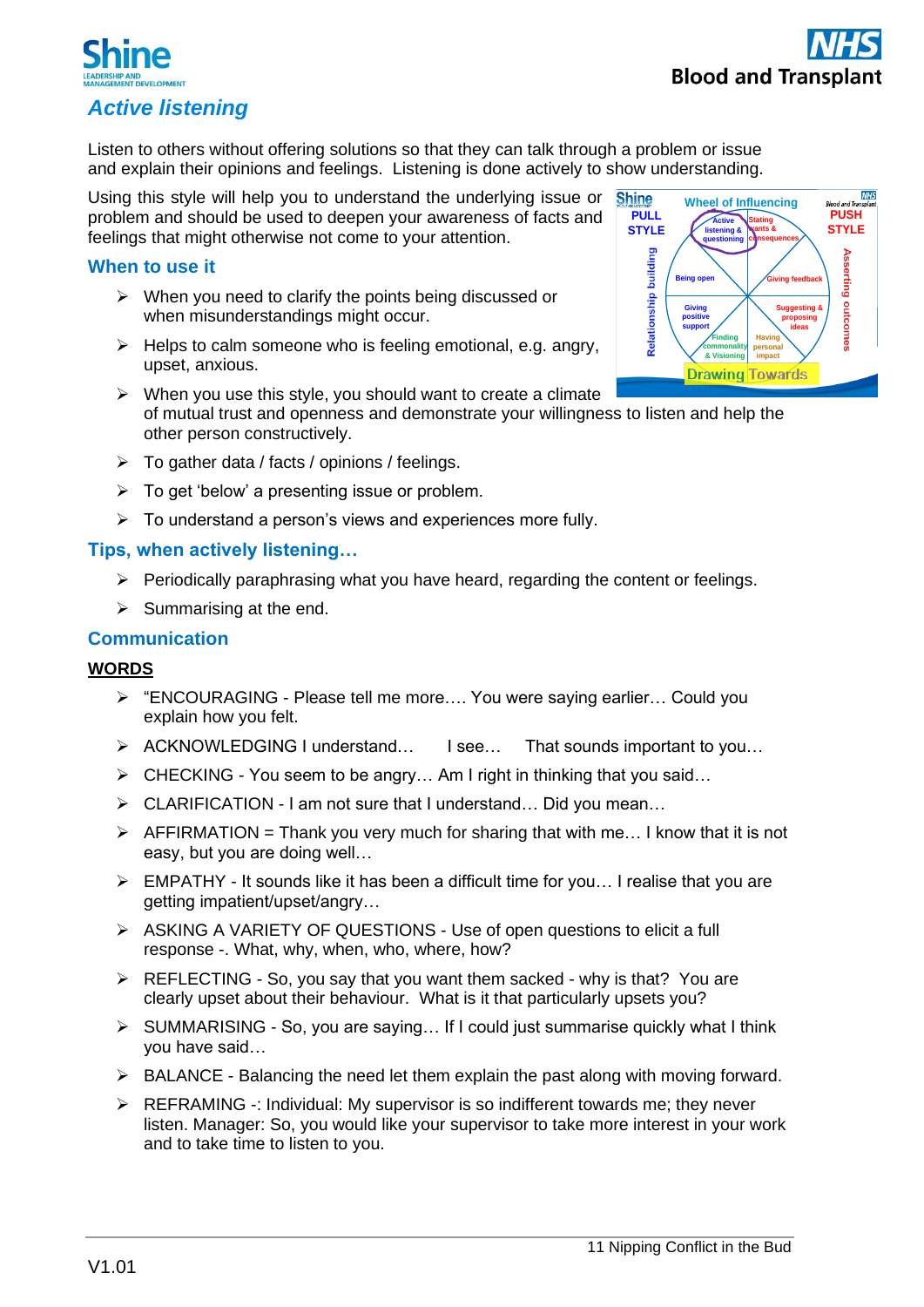



## <span id="page-11-0"></span>**Reflective Learning Space**



**What is my conflict management style?** 

**What is my preferred style of influencing?**

**How well do I use PUSH and PULL?**



**How is this working for me?**

**So, what am I going to do now to enhance my skills?**

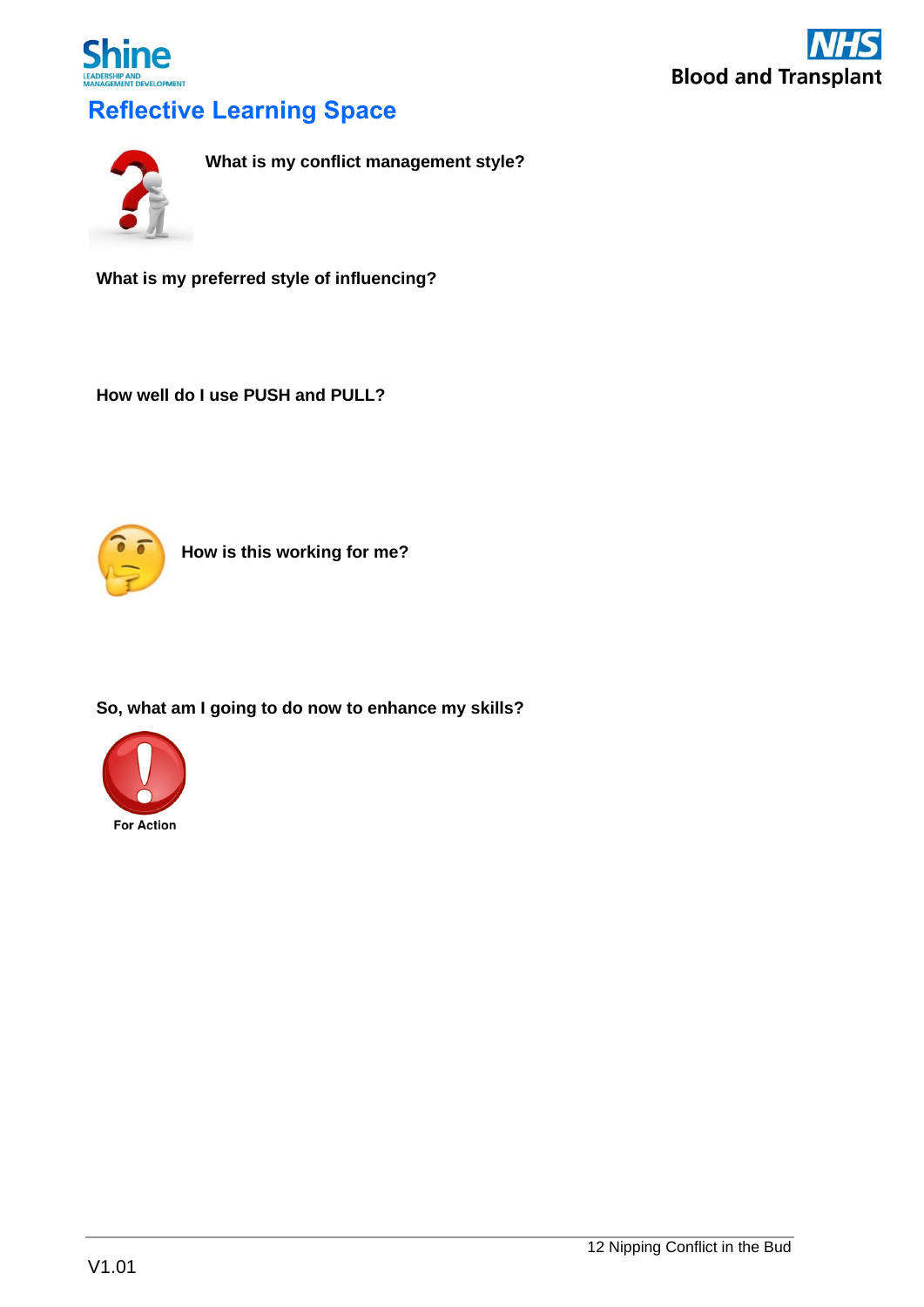

# **Blood and Transplant**

<span id="page-12-0"></span>

Understanding the drama triangle can help you to explore different view points and perspectives about what has occurred and how different parties may have been impacted.





**What are my thoughts? How do I see this playing out with individuals and/or in my team? As the manager how can I avoid becoming part of the drama triangle?**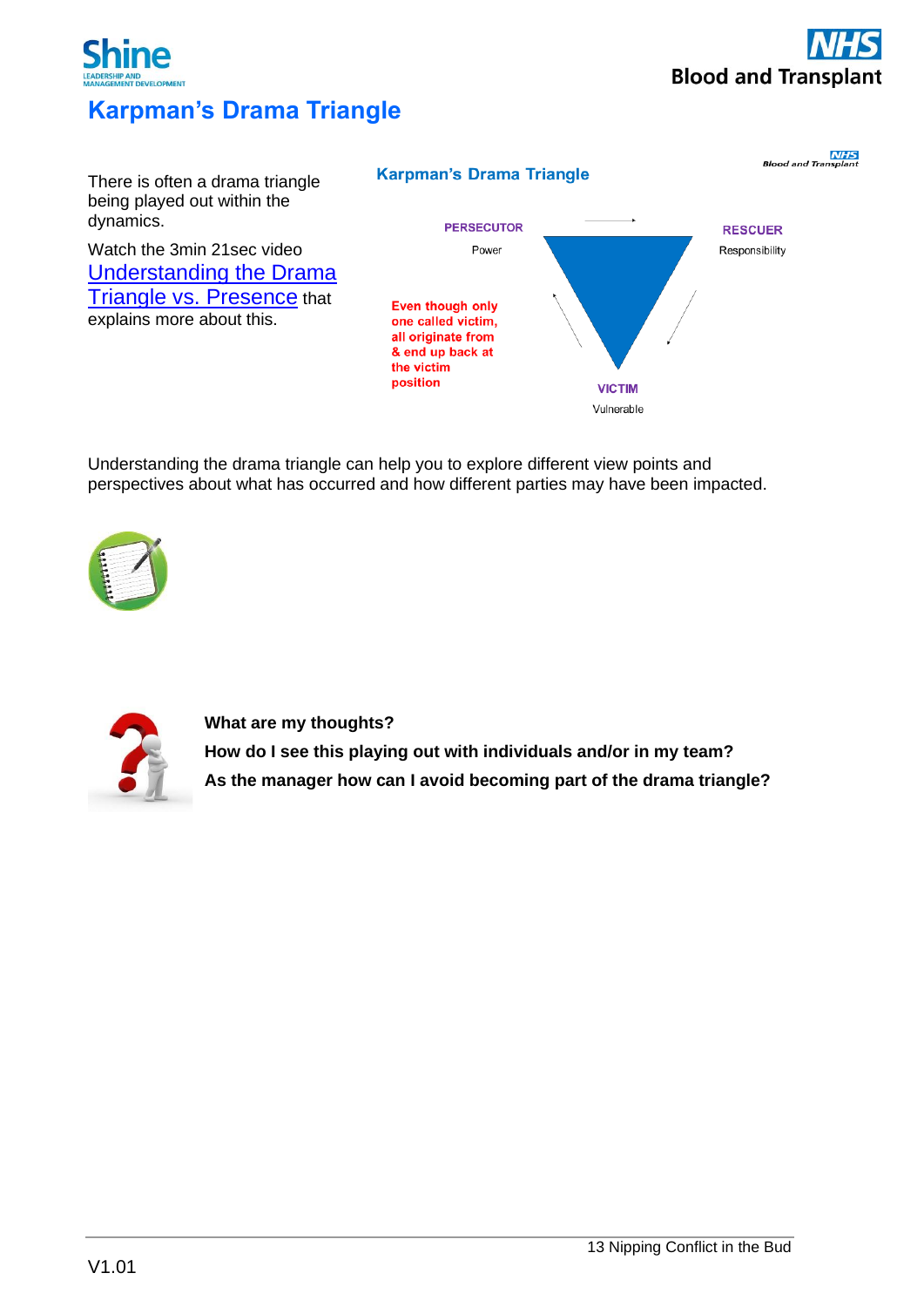



## <span id="page-13-0"></span>**Identifying Individual's Needs to move forward**

## <span id="page-13-1"></span>*Help parties move forward*

Help parties to move away from their stated positions (e.g., "he was wrong and I demand an apology") to being able to identify their core interests and needs.

Common needs between individuals often include:

- 1. To feel trusted.
- 2. To be shown respect.
- 3. To be treated fairly and equally.
- 4. To be understood.
- 5. To be listened to and to be taken seriously.
- 6. To feel safe and to have a future.

Identifying needs can develop understanding and empathy between parties leading to consensus and ultimately an agreement that meets everyone's needs. This helps with moving away from positions which tend to be negative, blaming, historical and destructive. Interests tend to be focused on the impact and the concerns of the conflict and are less blaming and present an opportunity to become more future focused. They present opportunities to identify commonality.

#### **Recognising Needs**

#### **You might hear this: Probably need this:**

I want him to recognize that **reading** recognition I want her to know why understanding I want him to know it won't happen again reassurance I want it written down and the clarity, reassurance I want to be treated like the others **fairness**, reassurance She breaks her promises trust, fairness You can't trust him to keep it to himself confidentiality He doesn't ever ask me how things are going support She's always telling me what I've done wrong appreciation, being valued He doesn't listen to a word I say the state of to be listened to, consulted I'm never included in emails inclusion, being informed She never does what I ask her to do respect, valued He is always missing deadlines fairness, reliability She's completely selfish consideration, being noticed He is constantly looking over my shoulder space, to be trusted She is a micro-manager autonomy

## <span id="page-13-2"></span>*Encourage empathy for the other person –*

**Consider using questions like -** How do you think the other person will hear that? How do you think the other person will feel/ react to hearing that? What do you think the other person might think about that? What might make it easier for him/her to hear that? How do you think the other person is feeling about the joint meeting? What might the other person need from you in the joint meeting? What do you think they will say to you today? How would the other person describe it? How would you feel if the other person said that to you?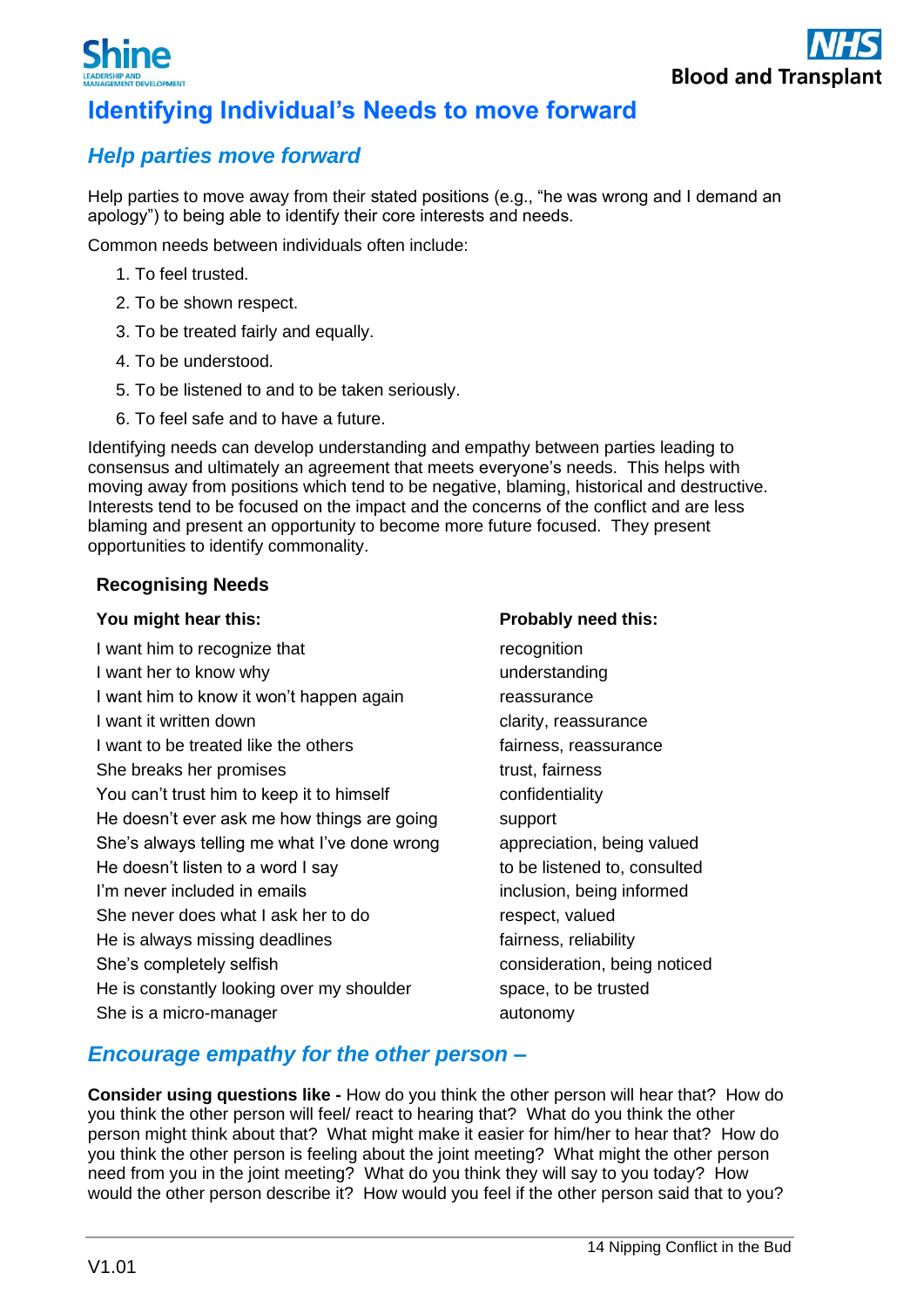

#### <span id="page-14-0"></span>*Linking empathy and goals –*

Consider using questions like - What do you want the other person to understand about that? How do you think they will react to hearing that? Is that the reaction you want? How could you say it in a way which helps the other person understand what you need them to understand?

**The Art of Questioning -** One of the keys to conflict resolution and good communication in general, is developing the ability to ask questions that move a discussion forward.

**Open Questions -** Open questions open to an area of concern, create empathy, enhance understanding, stimulate movement and change, empower the other person, and enable previously unthought-of solutions to emerge. Radical open questions ask the unaskable, e.g., 'what do you like about the other person?'

#### **Types of open questions**

| <b>Focus question</b>           | What exactly is the problem/difficulty?'<br>'What aspect of the behaviour impacts you?'                                              |
|---------------------------------|--------------------------------------------------------------------------------------------------------------------------------------|
| <b>Observation question</b>     | 'What did you see or hear?'                                                                                                          |
| <b>Analysis question</b>        | 'What do you think are the reasons for?'<br>What do you think about?'                                                                |
| <b>Feeling/need question</b>    | 'How are you feeling?'<br>'Do you want(need)?'<br>Is(need)important to you?                                                          |
| <b>Visioning question</b>       | '(Ideally) how would you like things to be?'<br>'What would you like to happen?'<br>'What changes would you like to see take place?' |
| <b>Change question</b>          | 'What would it take for change to happen here?'<br>What would it take to change such and such?'                                      |
| <b>Considering alternatives</b> | What other ways/options are there?'<br>'How else could we go about this?'                                                            |
| <b>Hypothetical question</b>    | 'What do you imagine might happen if you?'                                                                                           |
| <b>Consequences question</b>    | 'How would that affect you or your group?'<br>'How would they respond to that?'                                                      |
| <b>Considering obstacles</b>    | What are the obstacles to?'<br>'What might get in the way of that happening?'                                                        |
| <b>Support questions</b>        | 'What sort of support would you like?'<br>'What help do you need to achieve that?                                                    |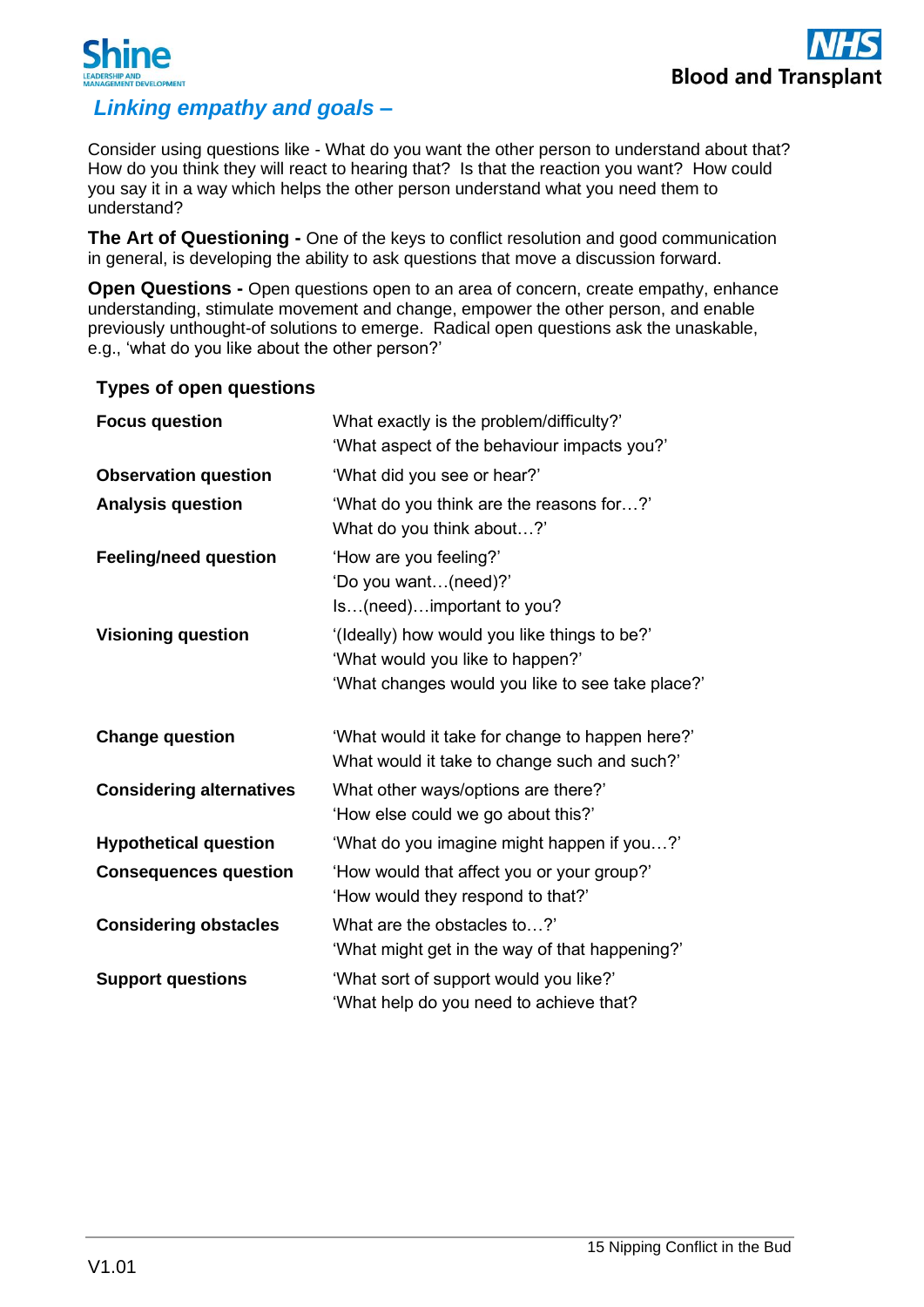<span id="page-15-0"></span>



#### **What do I need to STOP/START/DO OR DEVELOP more of?**



**What have a learnt to strengthen my questioning and listening skills?**

**So, what am I going to do now to enhance my skills?**

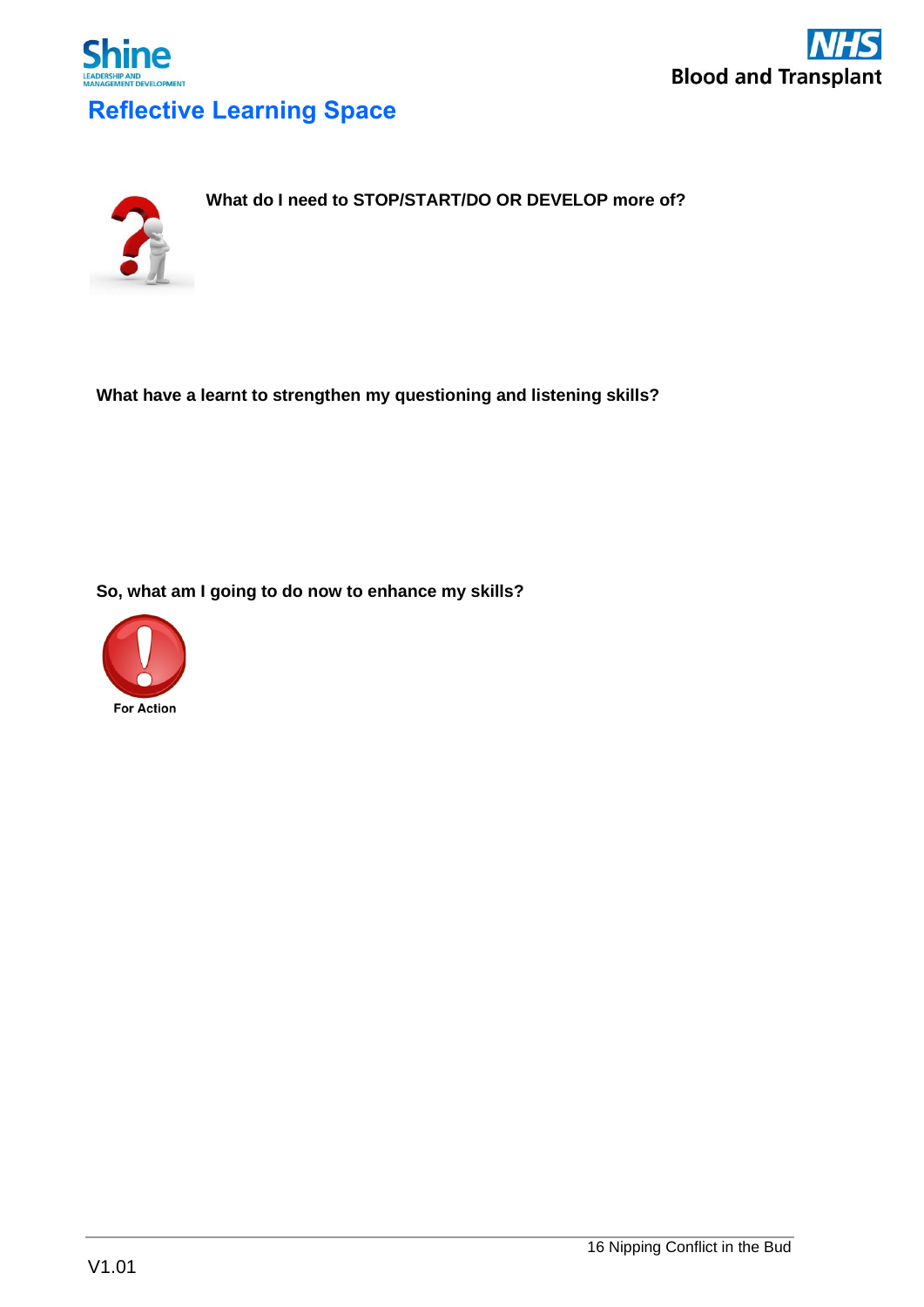

## <span id="page-16-0"></span>**Section 2 – Example Process to Nip Conflict in the Bud and Role Play Videos**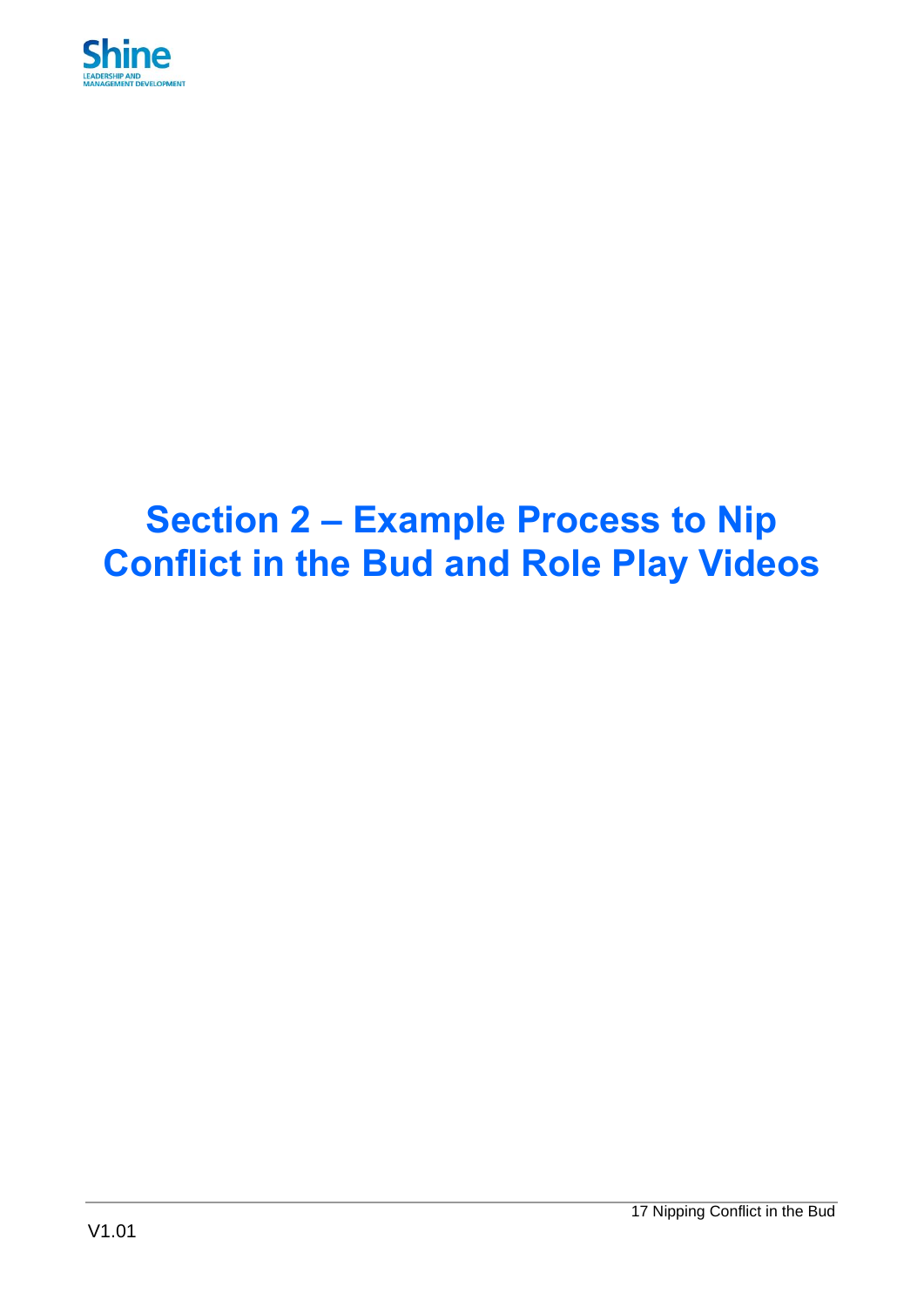

## <span id="page-17-0"></span>**Introduction – Section II**

In the following section we will outline a process/steps to take or adapt for your specific nipping it in the bud conflict scenario.

This includes separate conversations with the individuals involved to help them to think through the impact the situation has had on them, what they need to move forward, the consequences of nipping this in the bud or not and what actions they could and would like others involved to take to draw a line and move forward.

Once all individuals have had this opportunity, they should be invited to prepare for what they want to say to each other in a carefully facilitated joint conversation.

We have prepared some 'role play' video scenarios for you to watch and reflect on in the following session which will hopefully bring this to life for you.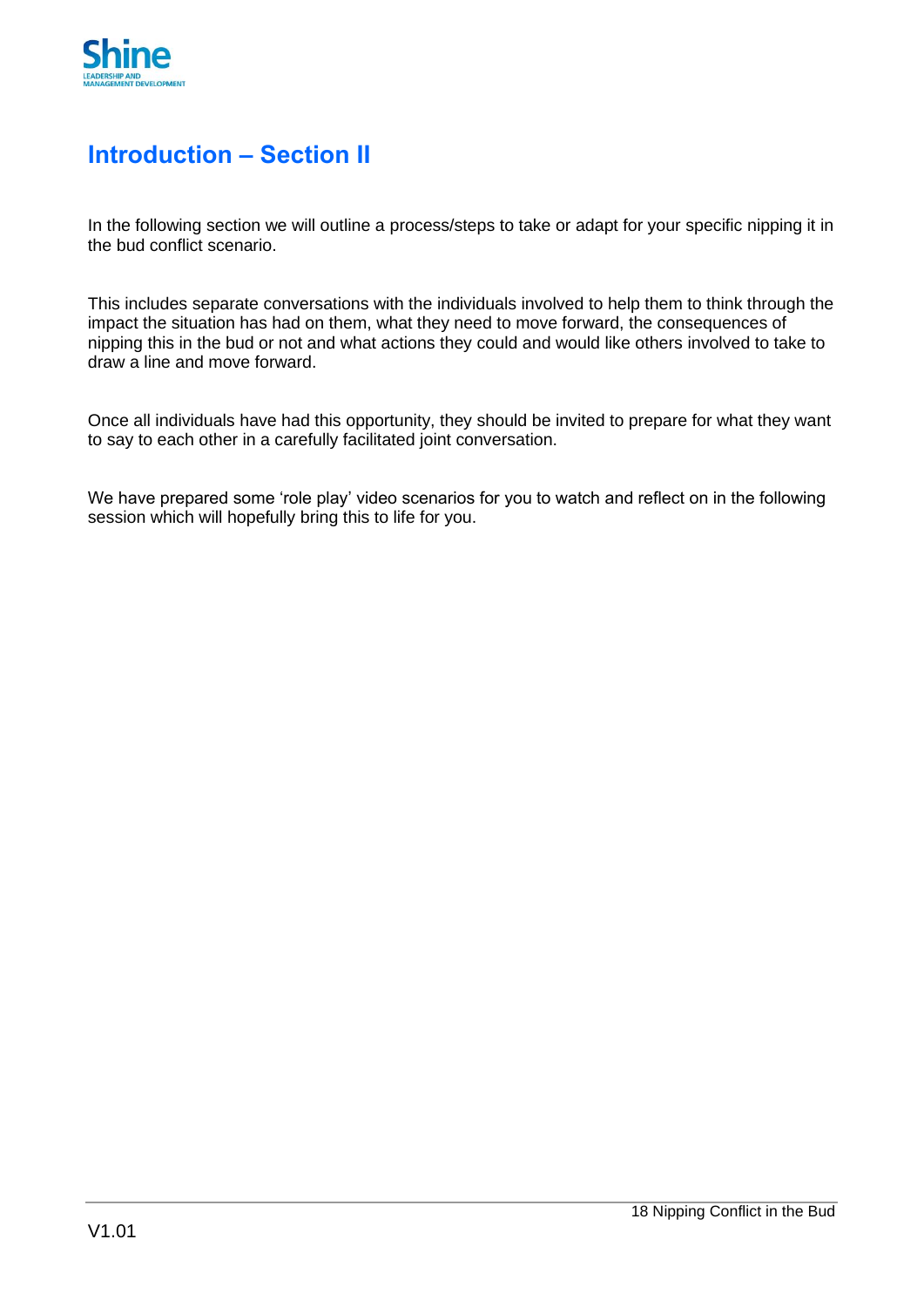

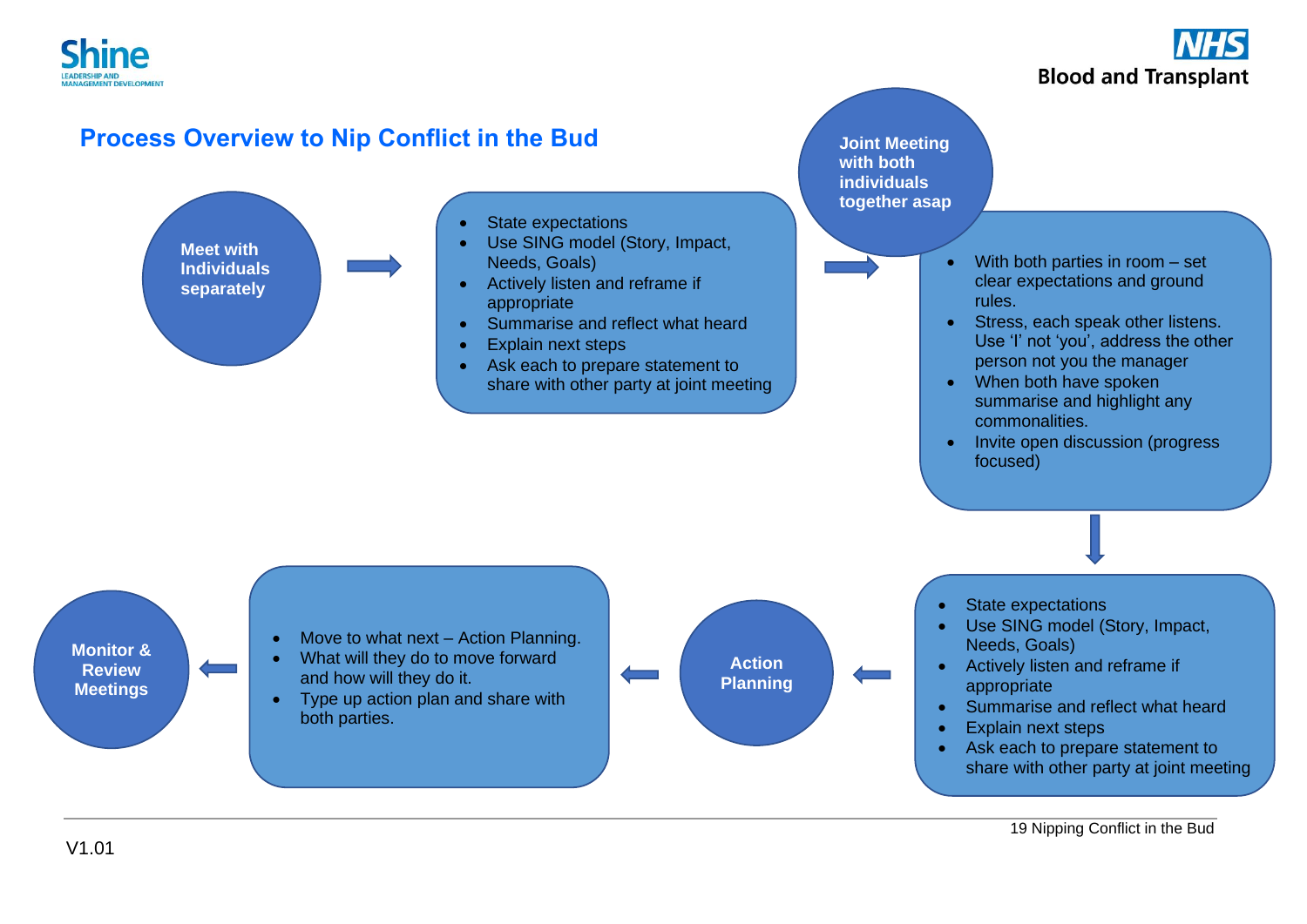

## <span id="page-19-0"></span>**Meeting with the individuals Separately**

A separate meeting allows for each person to share their story of the conflict with you and for you to listen carefully to what is being said.

#### **OBJECTIVES:**

- You, as Line Manager can clearly state your expectation of being able to draw a line and agree a way forward.
- To listen to the individual's story and enable the party to vent and feel heard.
- To bring focus, clarity, and structure to the story.

**Close the meeting by explaining what happens next – ask each individual to prepare for a joint meeting and consider what they want to say to the other.**

## <span id="page-19-1"></span>*SING Model*

Use the SING model below to help to structure your conversation

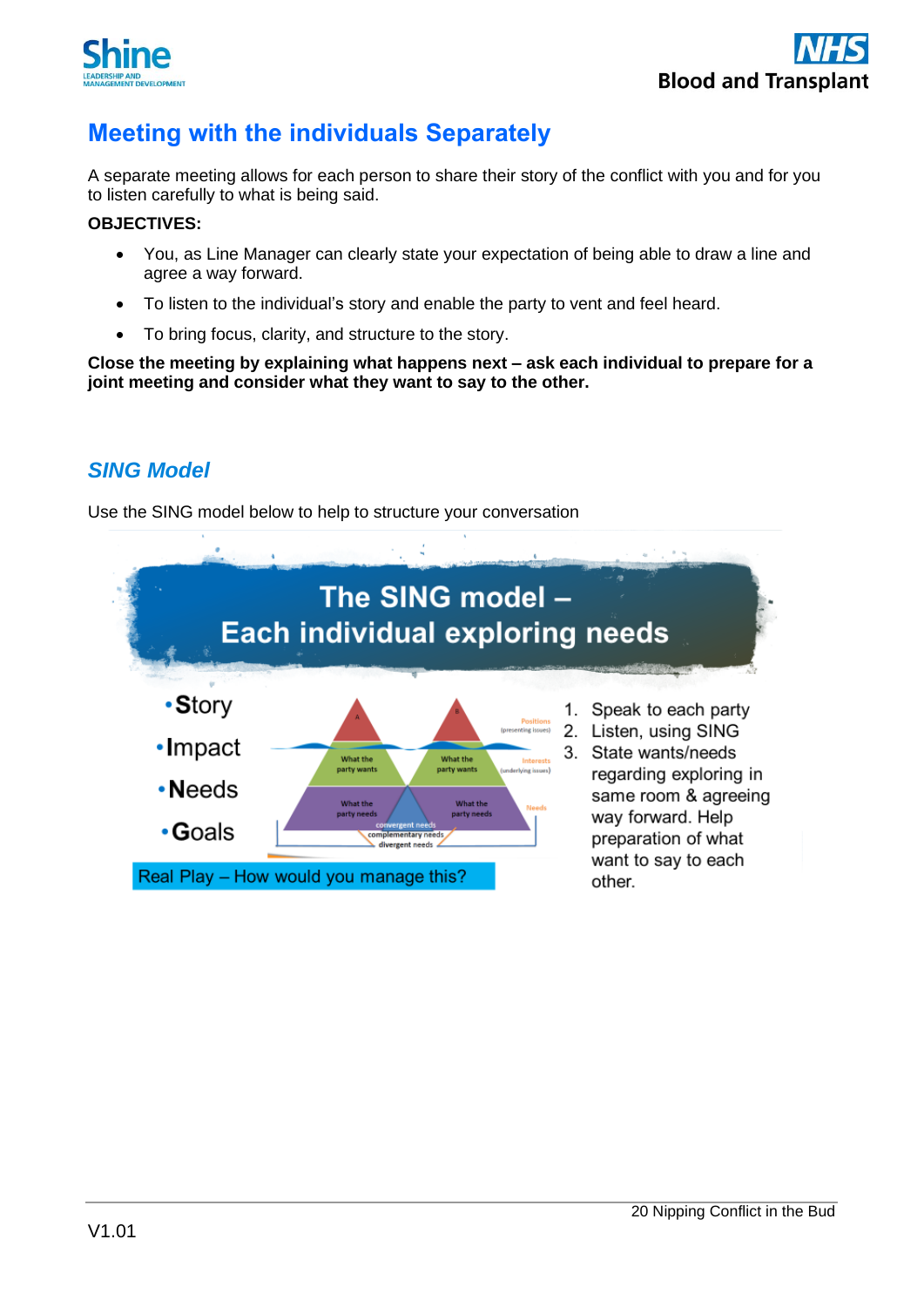



#### <span id="page-20-0"></span>*The SING Model in Action*

**Let's have a look at the SING model in action in a role play video with Sarah (Manager) and Lauren and Kate (Direct Reports).** 

## **The Conflict Situation – Lauren and Kate**

Lauren and Kate work together in the same team, in a high pressure and challenging environment.

Lauren is new and works with Kate.

Past four months worked well together - their team was identified as example of best practice during recent review.

Lauren and Kate are now involved in worsening conflict. Began a week ago -Lauren was on phone to colleague, Emma, and apparently called Kate "disorganised" and "unprofessional" during a conversation. Lauren is very organised and finds an unplanned approach stressful. Kate is a 'seat of your pants' kind of person – likes to work on multiple projects and when it is quiet, becomes bored and distracted.

Kate overheard the comments and didn't say anything at the time. After a few hours felt upset and wanted to talk to Lauren about it. She approached Lauren to clear the air, but Lauren claimed that she shouted at her and she felt intimidated. She has since avoided Kate which has frustrated her as she has made numerous attempts to talk to her.



**Now, get yourself comfortable, it will take around 30 mins to watch all three videos on the following pages.**

**Allow yourself some additional time for note taking and reflection.**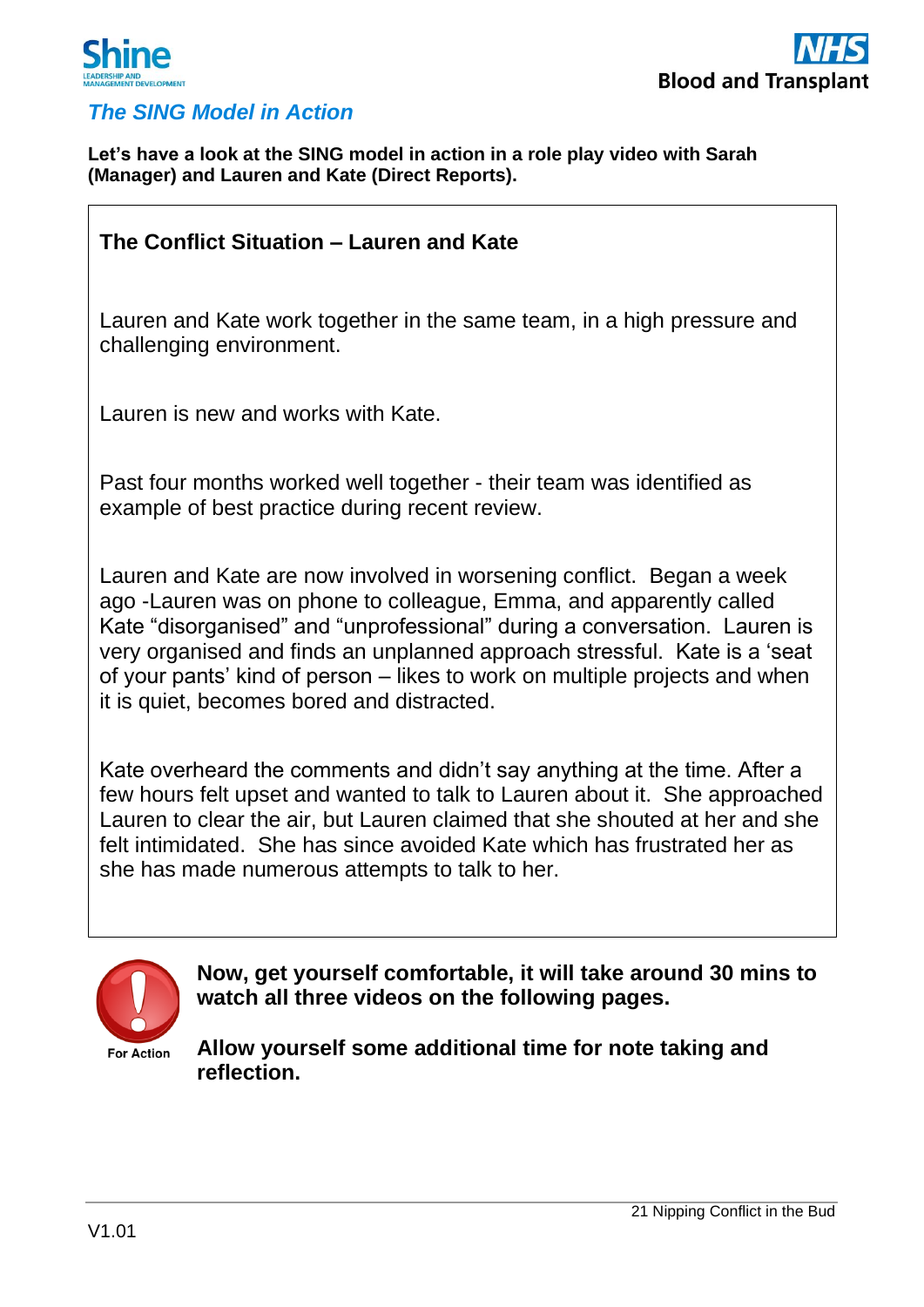



**First watch this 8.25 min video –**

<span id="page-21-0"></span>**[Nip It In The Bud -](https://web.microsoftstream.com/video/e6d0a576-96d6-4bd3-b48d-25b5a77224c2) Video One – Sarah (Manager) and Lauren**



**Use this space to take note of your thoughts.**



**What was the story, impact, expressed needs and goal for Lauren? Did Sarah make clear her needs and expectations as the Line Manager?**

**Story:**

**Impact:**

**Needs:**

**Goal:**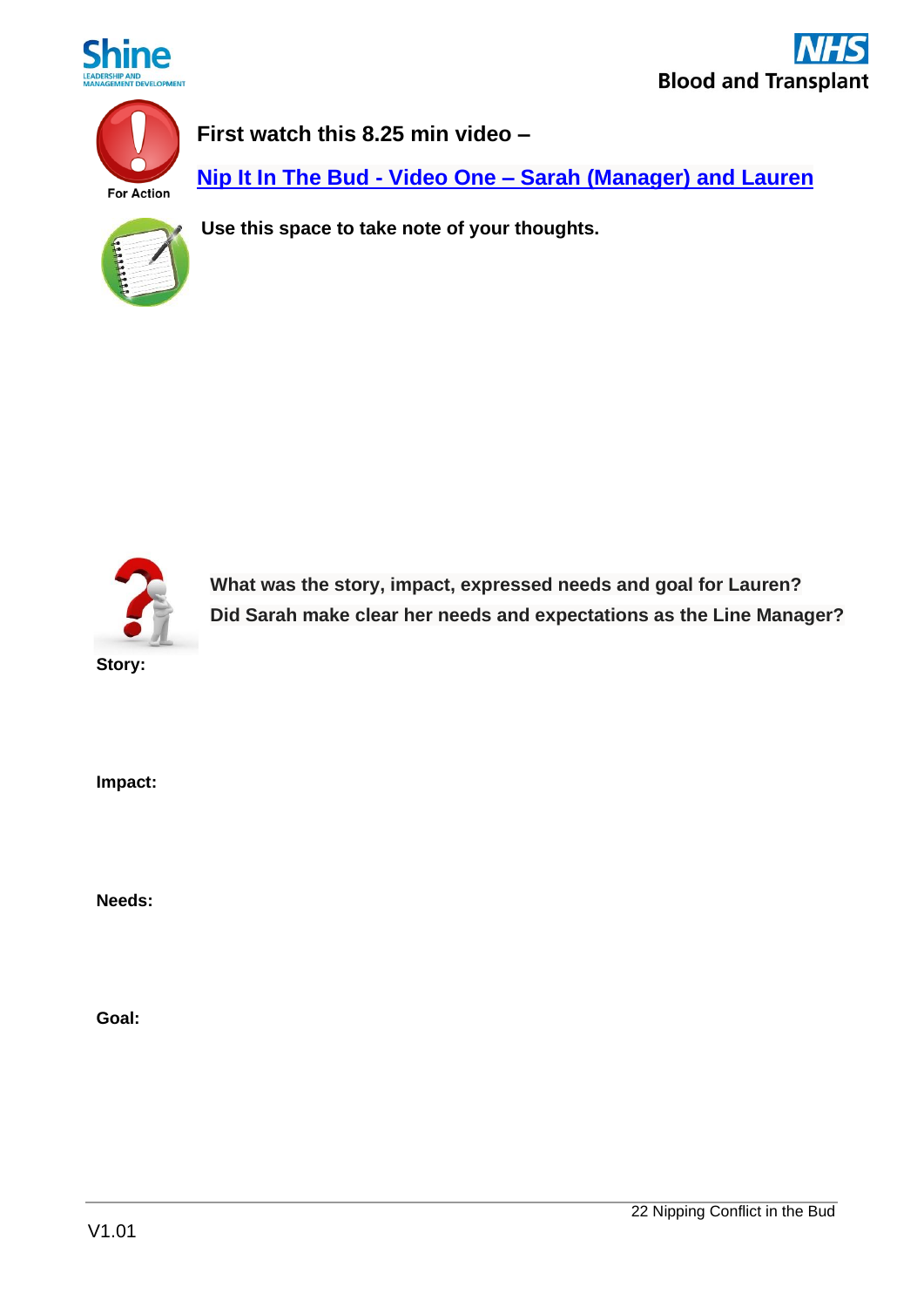





**Now watch the 9.57 min video –**

<span id="page-22-0"></span>**Nip It In The Bud - Video Two - [Sarah \(Manager\) and Kate](https://web.microsoftstream.com/video/c29c0f9e-d44f-420d-905d-d316d3566456)**



**Use this space to take note of your thoughts.**



**What was the story, impact, expressed needs and goal for Kate? Did Sarah make clear her needs and expectations as the Line Manager?**

**Story:**

**Impact:**

**Needs:**

**Goal:**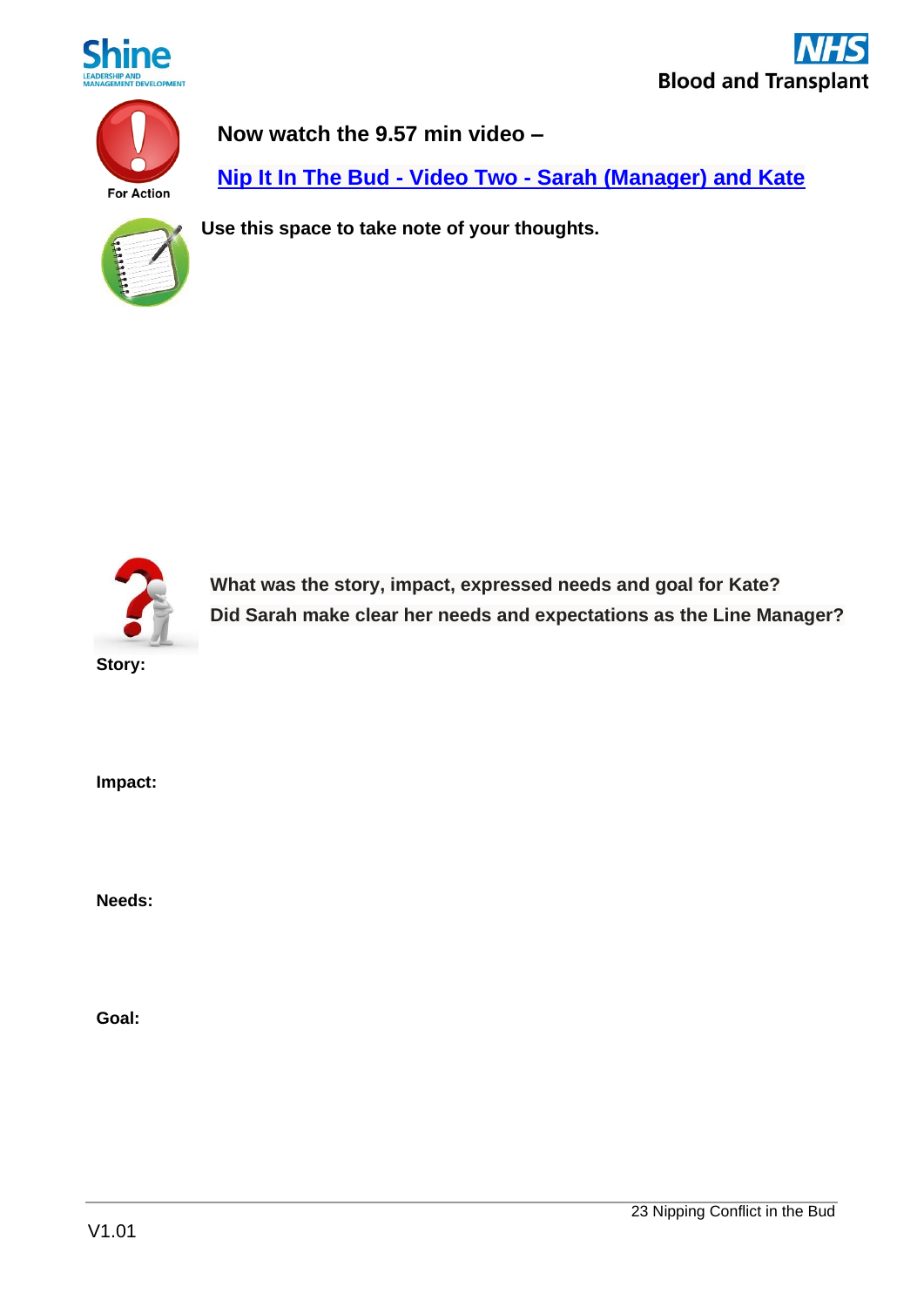

## <span id="page-23-0"></span>**The Joint meeting**

## <span id="page-23-1"></span>*Purpose*

The purpose of this meeting is to enable each individual to have uninterrupted speaking time where they will hopefully share the impact the conflict has had on them and what they need to be able to move forward. It will allow them to vent strong feelings, constructively discuss key issues, hear, and empathise with each other and hopefully get both to a point where they are ready to look to the future.

As manager be clear about the rules of engagement to create a feeling of safety and set a positive and relaxed tone for the meeting.

- 1. Welcome both parties. Thank both for coming and appreciate that this may be difficult for them.
- 2. Set and agree the ground rules (mutual respect, courtesy, listening)

#### <span id="page-23-2"></span>*Uninterrupted speaking time*

**Ask parties to address each other directly and for them to listen carefully to one another without interruption. Encourage second party to speak and not to respond yet to what they have heard. Ask parties to address each other directly and for them to listen carefully to one another without interruption.** 

Draw out the key elements of both parties' stories, including the impact, needs and goals.

Highlight key commonalities and differences in the stories

#### **After each party has had their uninterrupted speaking time, it is helpful for you to explore further by asking questions like –**

- "Can you say more about how this has impacted on you"? Parties are less likely to reveal their vulnerability unless prompted by someone they trust. This can help "re-humanise" them in the other party's eyes.
- **"**What is it that you need from xxxx (the other person)? This question puts a future focus on the session.

#### **The Exchange (following the uninterrupted speaking time) - Key Points:**

- $\checkmark$  Be assertive, remember it is their conversation but reemphasise your expectations.
- $\checkmark$  Give the parties space and time to talk invite them to respond to what they've heard or ask questions of the other party.
- $\checkmark$  Do not interrupt right away, even if it becomes challenging.
- $\checkmark$  Provide positive reframes keep it moving forward.
- $\checkmark$  Make a note of key issues raised and progress this could form the Action Plan.
- $\checkmark$  Direct any questions or statements aimed at you back to the parties.
- $\checkmark$  Keep summarising and provide a positive focus.
- $\checkmark$  Don't be afraid if it gets heated But keep it safe and respectful.
- $\checkmark$  Give time out if required.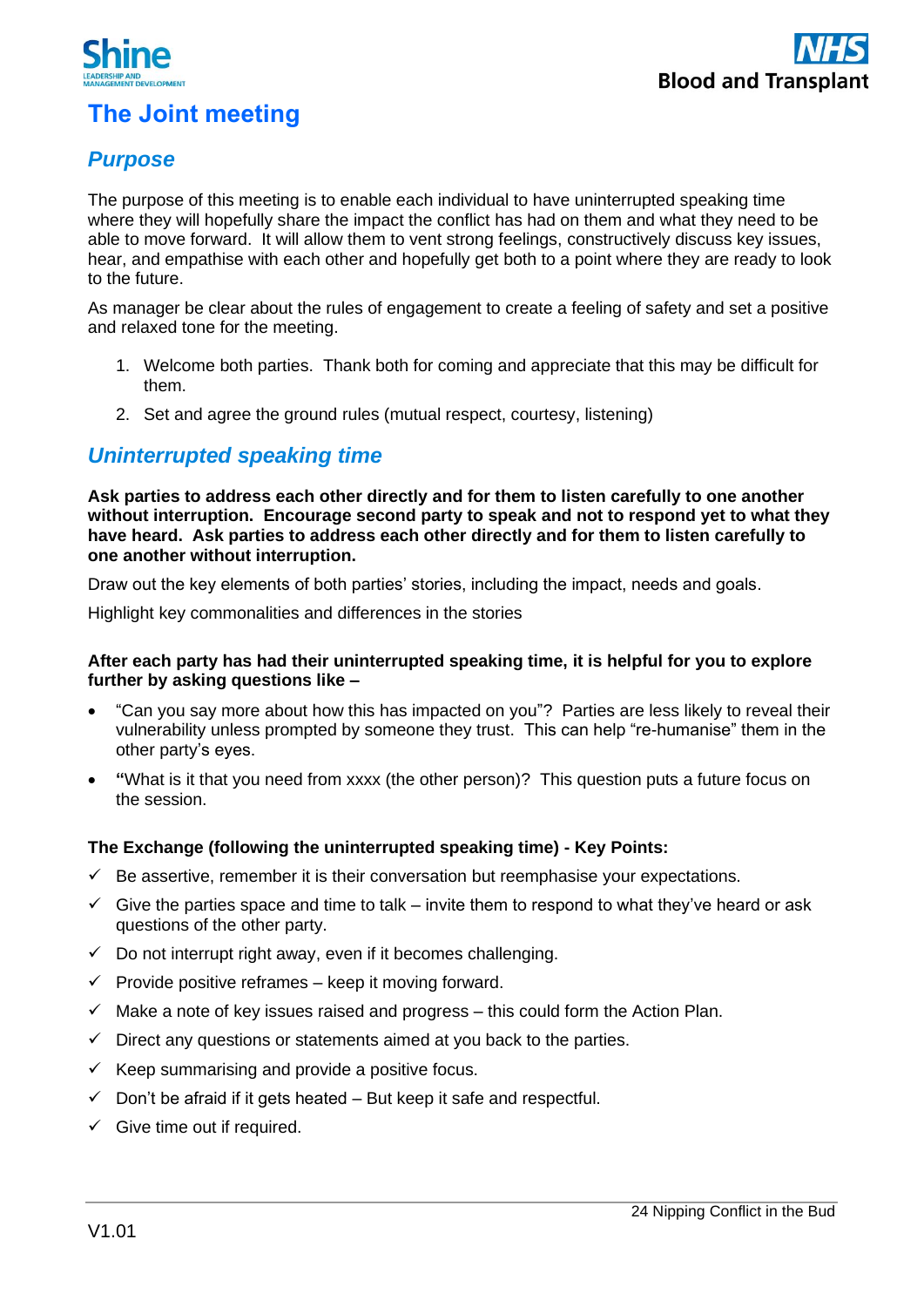



## <span id="page-24-0"></span>*Problem-solving & action planning*

A series of options may be generated for their future working relationship. This may happen naturally, or it may require an intervention from you. This will enable the individuals to gain a greater understanding of each other's needs and put in place a plan for restoring an effective working relationship.

#### **Key Points:**

- $\checkmark$  Thank them for the hard work they are doing, and the progress made.
- $\checkmark$  Agree the headings of the action plan, e.g., rebuild communication; restore respect; support each other; resolving future difficulties. It can be helpful to write these on a flip chart.
- ✓ **Use problem-solving techniques to generate options for the Action Plan under each of the agreed headings:** - e.g., use Brainstorming - Stop, Start, Continue.
- ✓ **Quantity, not quality:** At this stage, you are encouraging the parties to generate lots of options, so anything goes! Make sure both parties are taking part.
- $\checkmark$  Begin to draw ideas down and get the parties to evaluate them.
- $\checkmark$  Focus on positive progress and provide consistent and balanced summaries of what is said and agreed.
- $\checkmark$  Reality check the agreement is it doable and SMART.
- $\checkmark$  Type up the action plan and ask the parties to sign it.
- $\checkmark$  Discuss follow-up arrangements.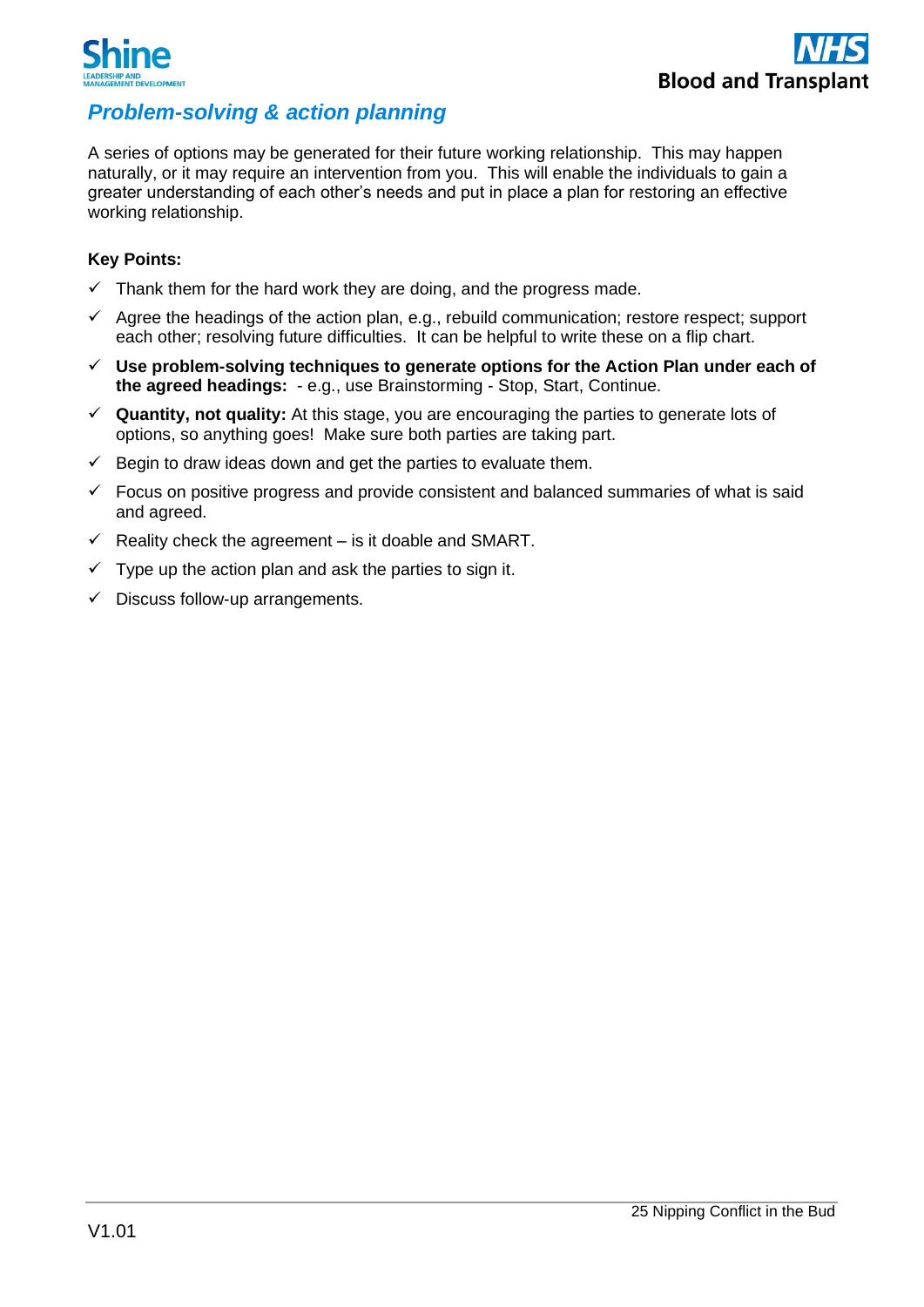





**Finally watch the 9.27 min video –**

<span id="page-25-0"></span>**[Nip It In The Bud -](https://web.microsoftstream.com/video/11aa06ed-2571-4cb6-9d60-92e13fc6faca) Video Three - Joint Meeting**



**Use this space to take note of your thoughts.**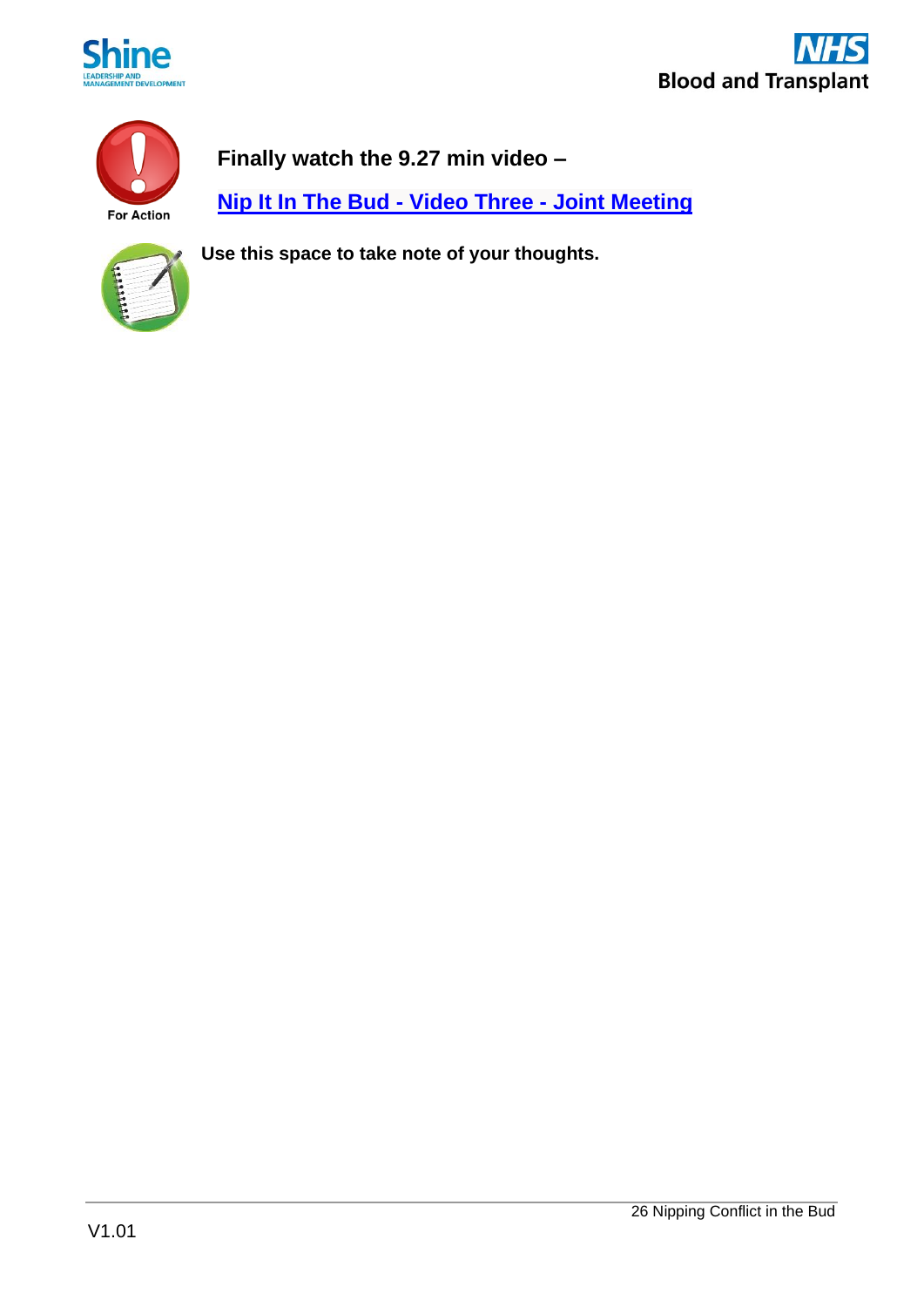





**What did you notice about this joint meeting? Did each party express the impact the conflict had on them and what they needed to move forward?**

**Did Sarah make clear her needs and expectations as their Line Manager? Did she highlight key commonalities between them?**

**What did she do to keep the meeting safe for all parties?**

**Impact:**

**Needs:**

**Goal:**

**Action:**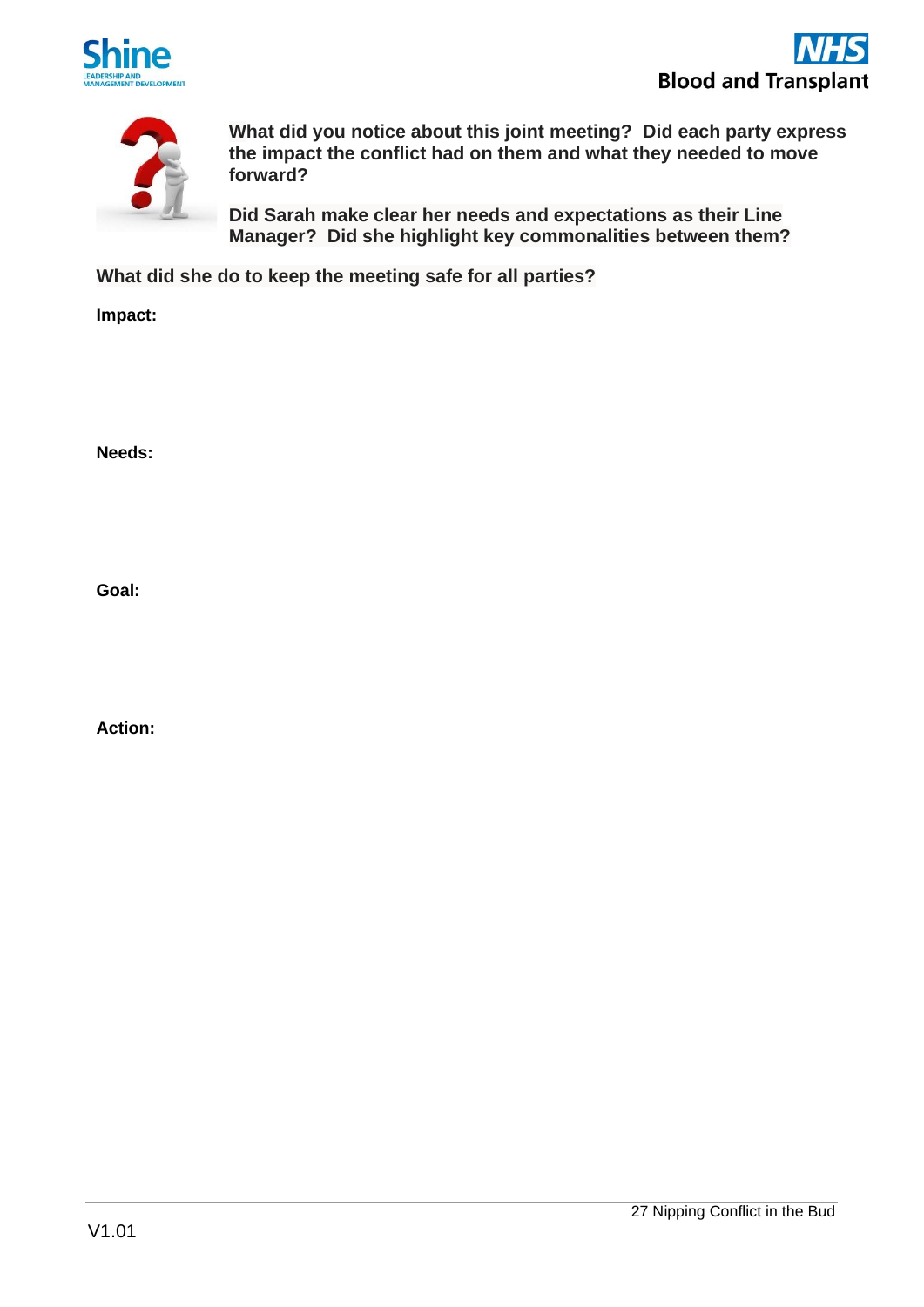



#### <span id="page-27-0"></span>*How could I have used the SING model?*



**Think of a conflict situation that you've previously been involved in – How could you have used the SING model? What would have been the benefits?**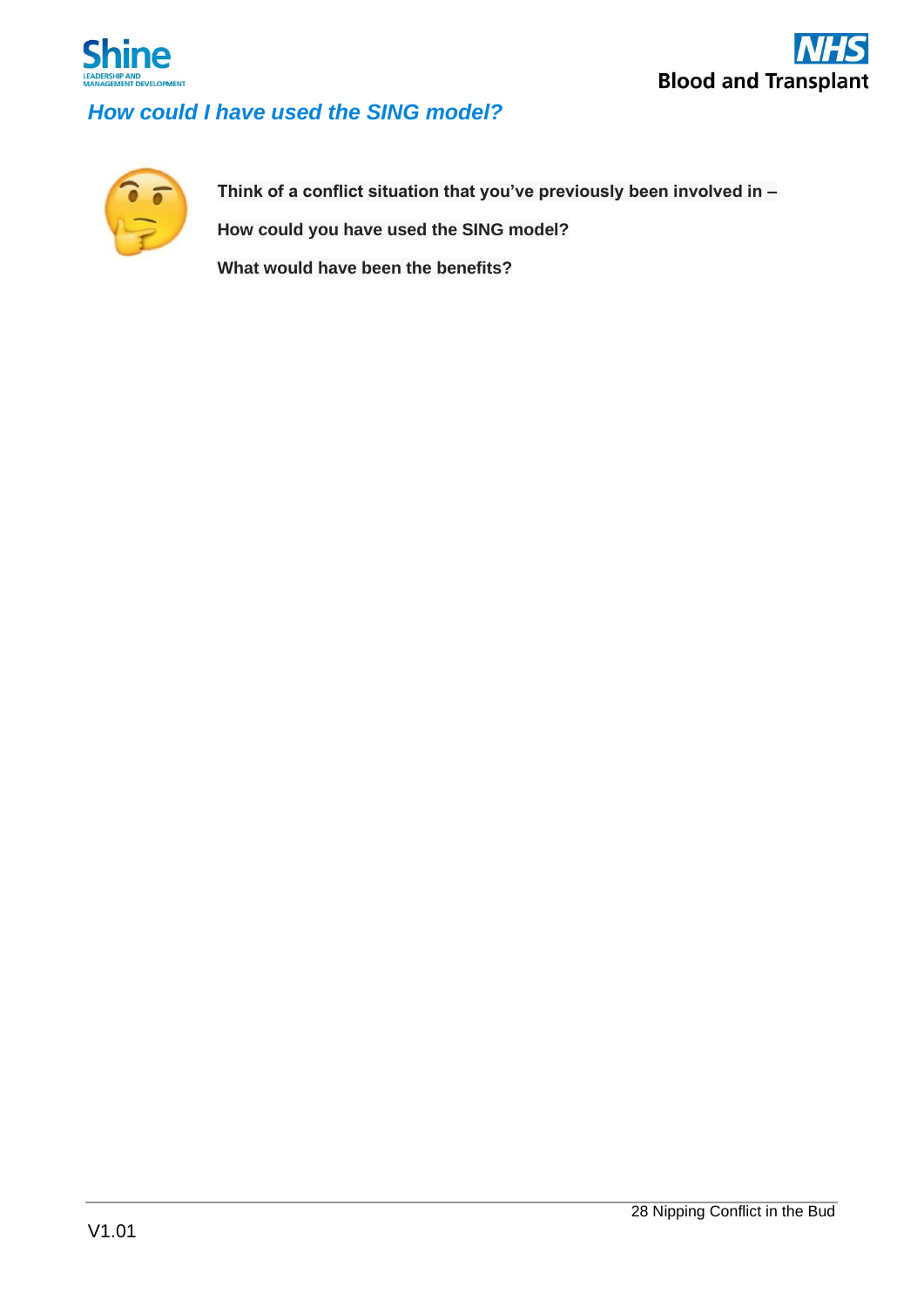



## <span id="page-28-0"></span>*Closing the meeting*

**State clearly your expectations, be positive and honest. If it has been a difficult meeting, acknowledge this as well as any positive outcomes.** 

- $\checkmark$  Agree feedback and evaluation systems
- $\checkmark$  Ask parties if they have anything that they would like to say to each other.
- $\checkmark$  Thank them for their hard work and close the meeting.

#### <span id="page-28-1"></span>*Summary*



Set the right **environment (Push/pull)** and **ground rules**



Move each person through the **SING** model using **active listening.**

Both parties in the room, **focus on needs.**



Once you've established their needs, use **problem solving techniques** to work out next steps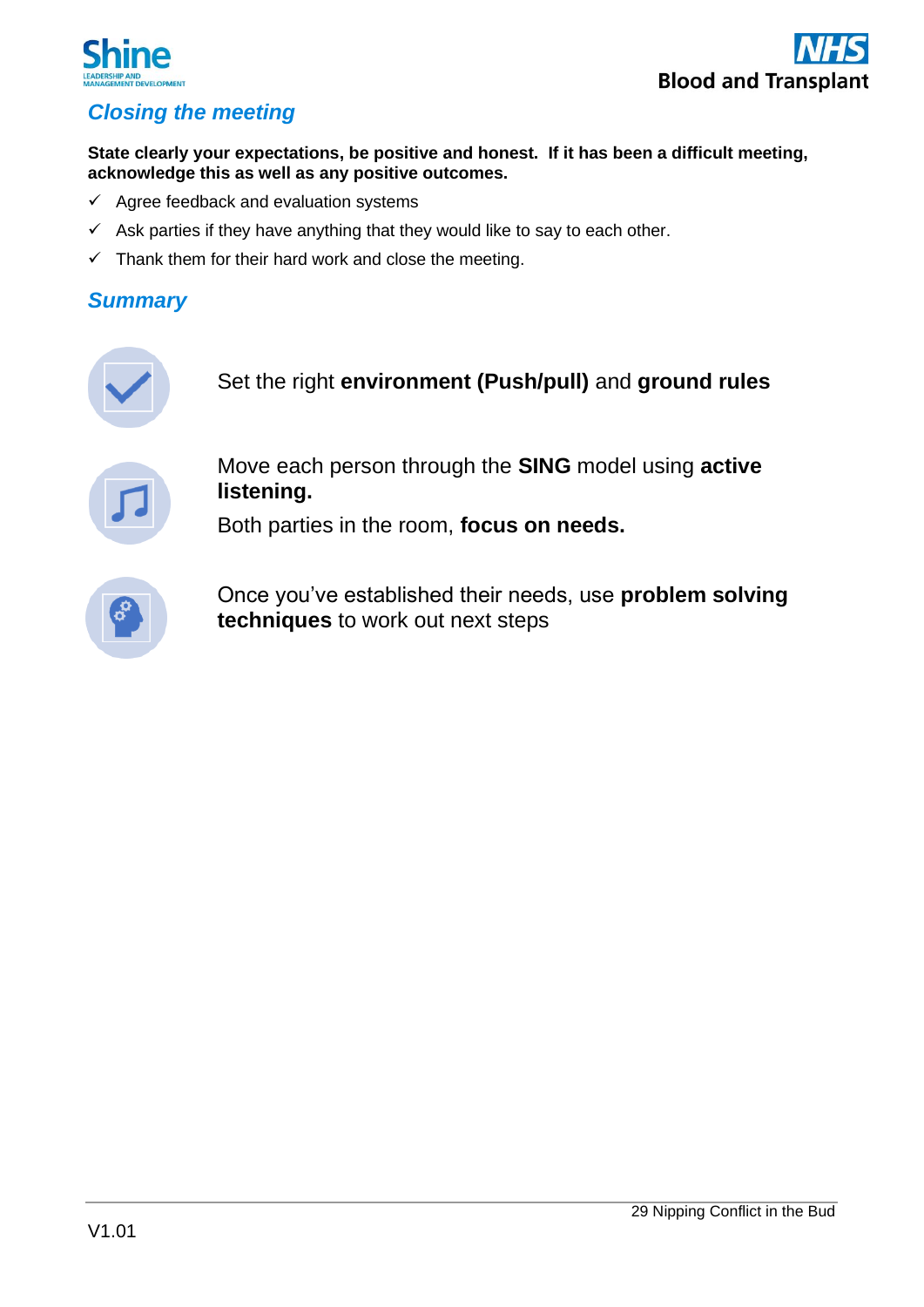

## <span id="page-29-0"></span>**What online support is available to help me?**

**[How can I manage difficult conversations effectively?](https://peoplefirst.nhsbt.nhs.uk/NHSBT-DOCUMENT-LIBRARY/HSW/BDF-Guide-Managing-difficult-Conversations.pdf)**

**[How do I have meaningful conversations with my team?](https://peoplefirst.nhsbt.nhs.uk/NHSBT-DOCUMENT-LIBRARY/Learning-Development/Guidance-Quality-PDPR-through-Meaningful-Conversations-guidance.pdf)**

**[What is expected of me as a Manager?](https://nhsbloodandtransplant.sharepoint.com/sites/DigitalLearningHub/SitePages/Performance%20Management%20Resources.aspx)**

**[What key skills do I need to develop to manage my teams'](https://peoplefirst.nhsbt.nhs.uk/Learning-and-Development/developing-your-team-activities-and-resources.htm) [performance?](https://peoplefirst.nhsbt.nhs.uk/Learning-and-Development/developing-your-team-activities-and-resources.htm)**

**[How can I help my colleagues develop their career?](https://peoplefirst.nhsbt.nhs.uk/Learning-and-Development/career-development-toolkit.htm)**

**[How do I ensure PDPR's are inclusive and meet the needs of my](https://peoplefirst.nhsbt.nhs.uk/Diversity-and-Inclusion/)  [diverse team?](https://peoplefirst.nhsbt.nhs.uk/Diversity-and-Inclusion/)**

**[How can I help my team get the best from their PDPR's](https://nhsbloodandtransplant.sharepoint.com/sites/DigitalLearningHub/SitePages/Performance%20Management%20Resources.aspx)**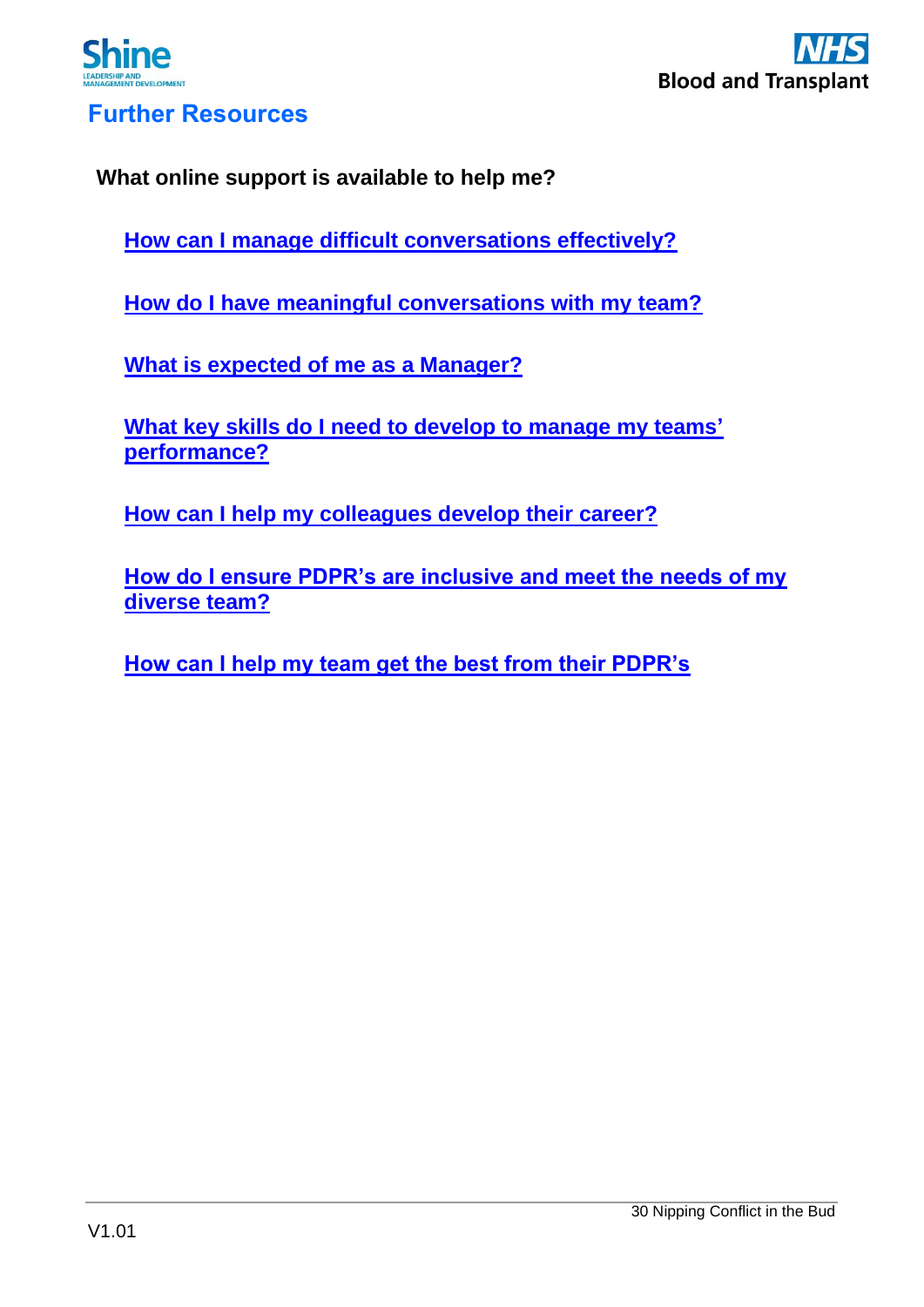

## <span id="page-30-0"></span>**Reflection:**

#### **What have I learned about managing conflict in the workplace and nipping it in the bud?**

#### **Give yourself some time to think about what you have just experienced:**

| What have I learned?                                                 |  |
|----------------------------------------------------------------------|--|
| What does this mean to me?                                           |  |
| What am I going to do<br>differently?                                |  |
| What impact will what I am<br>going to do have?                      |  |
| How might others be<br>impacted?                                     |  |
| Is that a good thing or bad<br>thing?                                |  |
| Are the things I am expecting<br>of myself and others<br>reasonable? |  |
| What obstacles might I face<br>and how will I get around<br>them?    |  |
| Do I need support?                                                   |  |
| How will I get that support?                                         |  |
| When will I start?                                                   |  |
| How will I know I have been<br>successful?                           |  |

#### **So, what am I going to do now?**